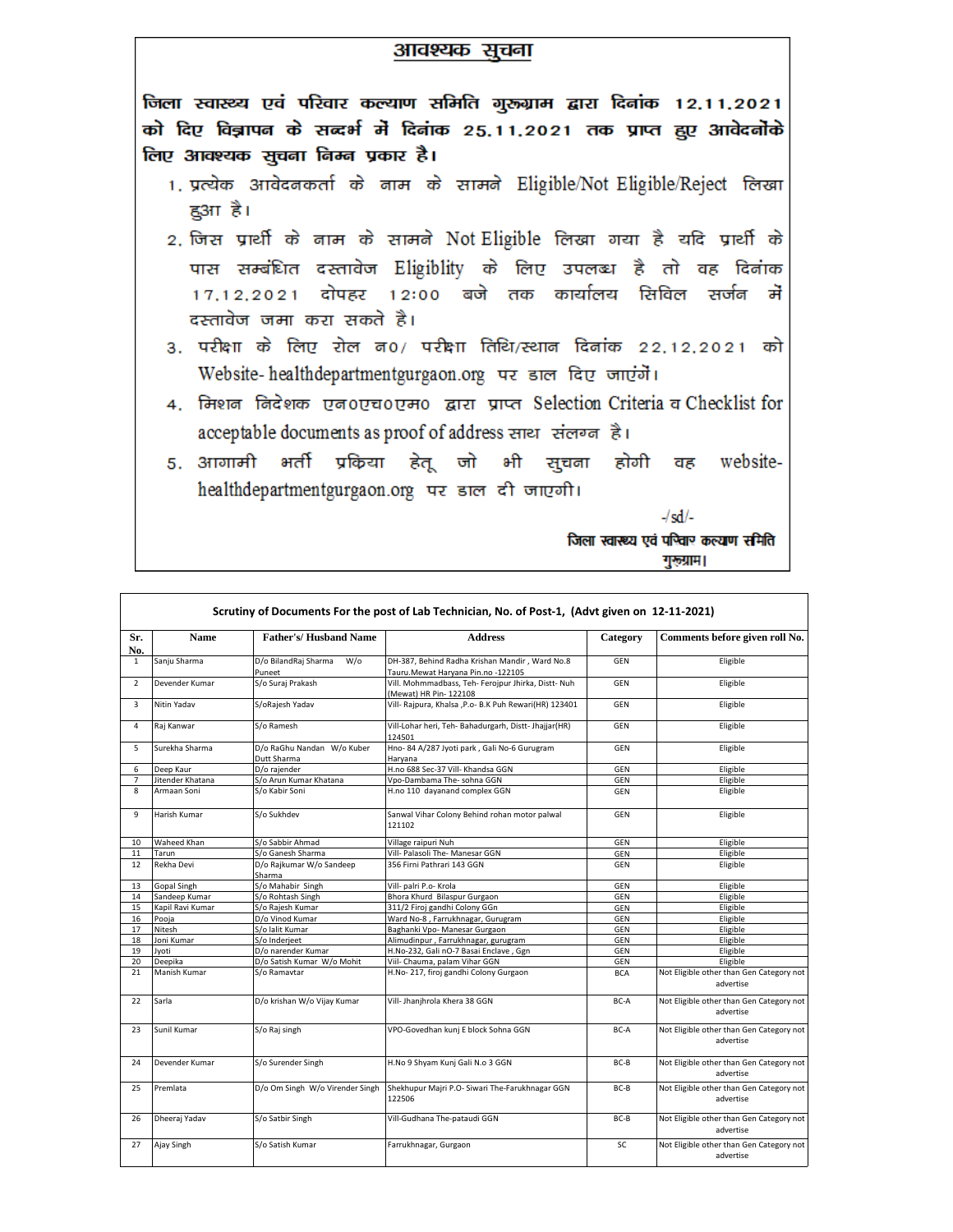| 28 | Lokesh       | S/o lal Singh  | Vill-Dadawas PO- Ichhapuri The-Pataudi GGN | <b>SC</b> | Not Eligible other than Gen Category not<br>advertise |
|----|--------------|----------------|--------------------------------------------|-----------|-------------------------------------------------------|
| 29 | Chaman       | S/o Prem Singh | H.No-322, Vpo-Shahpur Kalan, Up            | <b>SC</b> | Not Eligible other than Gen Category not<br>advertise |
| 30 | Khazan Singh | S/o Satyapal   | VPO- Khandewla, farrukghnagar, Ggn         | <b>SC</b> | Not Eligible other than Gen Category not<br>advertise |

|                | Scrutiny of Documents FOR THE POST OF PHARMACIST, No. of Post -1 (Gen) (ADVT. Given on 12-11-2021) |                                          |                                                                                          |            |                                |  |  |
|----------------|----------------------------------------------------------------------------------------------------|------------------------------------------|------------------------------------------------------------------------------------------|------------|--------------------------------|--|--|
| Sr. No.        | Name                                                                                               | <b>Father's/Husband Name</b>             | <b>Address</b>                                                                           | Category   | Comments before given roll No. |  |  |
| $\mathbf{1}$   | Sachin Yadav                                                                                       | S/o RajKumar                             | Vill. Jauri Khurd, P.o Janaula, Teh- Pataudi, Distt-                                     | GEN        | Eligible                       |  |  |
| $\overline{2}$ | Ankit kumar                                                                                        | S/o Bhajan Lal                           | Gurugram, Pin-122503<br>Vill. Saral, Post- Nagina, Distt- Nuh , Mewat (HR)               | <b>GEN</b> | Eligible                       |  |  |
| 3              | Lavlit                                                                                             | S/o Ajit Singh                           | Vill- Shekhupur Majri, P.o- Siwari, Teh- Farrukhnagar,<br>Distt- Gurugram Pin.no- 122506 | GEN        | Eligible                       |  |  |
| 4              | Parvinder                                                                                          | S/o Rajesh                               | Vill-Rajpura Khalsa, P.O-Bodia Kamalpur, Distt- Rewari,<br>(HR) 123401                   | GEN        | Eligible                       |  |  |
| 5              | Sandeep                                                                                            | S/o Balraj Singh                         | H.no-479, Gali No-4, Rajiv Colony, Naharpur-Rupa,<br>Gurugram, 122004                    | GEN        | Eligible                       |  |  |
| 6              | Jagdeep                                                                                            | S/o Vijender Singh                       | H.no- 962/30 Malviya Nagar, Street no- 2, Sonepat                                        | GEN        | Eligible                       |  |  |
| $\overline{7}$ | Anil                                                                                               | S/o Chet Ram                             | Vill- Agaon, Teh- Feroze Pur, Jhirka                                                     | GEN        | Eligible                       |  |  |
| 8              | Deepika                                                                                            | D/o Ramesh Kumar W/o Vishal<br>Yadav     | Vill- Bhandor p.o- Punsika, Teh- Manethi, Distt-<br>Rewari                               | <b>GEN</b> | Eligible                       |  |  |
| 9              | Sangeeta yadav                                                                                     | W/o Mahesh<br>D/o Balwant Singh<br>Kumar | Vill- Daboda, P.o- Jataula, farrukhnagar, Gurugram                                       | GEN        | Eligible                       |  |  |
| 10             | Manju                                                                                              | D/o Ram Chander                          | H.no-12 Street No- 16/A GGn                                                              | <b>GEN</b> | Eligible                       |  |  |
| 11             | Hitesh                                                                                             | S/o Narender Kumar                       | Bhora Kalan, Bhimsi, patudhi, GGN                                                        | <b>GEN</b> | Eligible                       |  |  |
| 12             | Shivom                                                                                             | S/o Sanjay Kumar                         | H.no-265/3 Kanugoyan, Palwal                                                             | <b>GEN</b> | Eligible                       |  |  |
| 13             | Adesh Bhardwaj                                                                                     | S/o Horam Bhardwaj                       | Jakopur, Shona, GGN                                                                      | GEN        | Eligible                       |  |  |
| 14             | Rohit                                                                                              | S/o Daulat Ram                           | Vpo- Ujina, Nuh (HR)                                                                     | <b>GEN</b> | Eligible                       |  |  |
| 15             | Rachna                                                                                             | D/o Chander Parkash                      | H.no-381/3 Hari Nagar Gurgaon                                                            | GEN        | Eligible                       |  |  |
| 16             | Sumit                                                                                              | S/o Mahabir parshad                      | 601/9 Vishavkarma Colony, Jind                                                           | GEN        | Eligible                       |  |  |
| 17             | Vijay Kumar                                                                                        | S/o Mahabir Singh                        | VPO-Ladwa, Hisar                                                                         | <b>GEN</b> | Eligible                       |  |  |
| 18             | Salesh Kumar                                                                                       | S/o Tejpal                               | Ghosgarh Po-jamalpur, Pataudi GGN                                                        | <b>GEN</b> | Eligible                       |  |  |
| 19             | Deepak Verma                                                                                       | S/o Dinesh Kumar                         | Garhi Bazidpur, Sohna GGN                                                                | <b>GEN</b> | Eligible                       |  |  |
| 20             | Mamta                                                                                              | D/o Sarjeet W/o Devender                 | Inchhapuri , Pataudi GGN                                                                 | <b>GEN</b> | Eligible                       |  |  |
| 21             | Kamal parkash                                                                                      | S/o Gyan Chand                           | otha, Punhana, Mewat                                                                     | <b>GEN</b> | Eligible                       |  |  |
| 22             | Vinod Nehra                                                                                        | S/o Late. Bharat Singh                   | H.no-281, Kanhai ,GGN                                                                    | GEN        | Eligible                       |  |  |
| 23             | Chetan Sharma                                                                                      | S/o Bhim Sain Sharma                     | Vashishta Villa, Defence Colony, Baluda Road, Sohna,<br>GGN                              | GEN        | Eligible                       |  |  |
| 24             | Deepak Yadav                                                                                       | S/o Mahender Singh                       | Kanwali, Rewari 123411                                                                   | <b>GEN</b> | Eligible                       |  |  |
| 25             | Manisha                                                                                            | D/o Ban Singh W/o Ajay kumar             | Vpo- Khandewla, Gurugram                                                                 | <b>GEN</b> | Eligible                       |  |  |
| 26             | Vipin yadav                                                                                        | S/o Rohtash singh Yadav                  | Vpo- Gurawar, Rewari                                                                     | GEN        | Eligible                       |  |  |
| 27             | Jitender Kumar                                                                                     | S/o Dharm Pal                            | H.no-2, Block-H, Hisar                                                                   | GEN        | Eligible                       |  |  |
| 28             | Rohit                                                                                              | S/o Deepchand                            | VPO- Bupupam, Daultabdh                                                                  | GEN        | Eligible                       |  |  |
| 29             | Azad                                                                                               | S/o Dhyan Singh                          | Vill- Hindol, P.o- Sanwar, Bhiwani                                                       | GEN        | Eligible                       |  |  |
| 30             | Manoj Kumar                                                                                        | S/o Teipal                               | Devrala, Tehsil-Tosham, Bhiwani                                                          | GEN        | Eligible                       |  |  |
| 31             | Rakesh                                                                                             | S/o Navin Kumar                          | Vill-Ghosgarh, Po-Jamalpur GGN                                                           | GEN        | Eligible                       |  |  |
| 32             | Isha Chawla                                                                                        | D/o Bharat Bhushan                       | Rosewood city Sec-49 GGN                                                                 | GEN        | Eligible                       |  |  |
| 33             | Karamjeet phogat                                                                                   | D/o Ompal                                | Vill-Jolahaka PO-Ghanghola,Sohna,GGN                                                     | GEN        | Eligible                       |  |  |
| 34             | Priya                                                                                              | D/o Sanjeev Kumar                        | Vill-Polangi, Rohtak                                                                     | GEN        | Eligible                       |  |  |
| 35             | Ashish Sharma                                                                                      | S/o Rakesh sharma                        | VPO- Garhi Hasru , Near railway Station GGN                                              | GEN        | Eligible                       |  |  |
| 36             | Nitin                                                                                              | S/o Jeetram                              | Vill-Mandawar PO- Lalakherli, Sohna, GGN                                                 | GEN        | Eligible                       |  |  |
| 37             | Sanjeev Kumar                                                                                      | S/o Ashok Kumar                          | Ashok Vihar Ph-1, Near Govt School, GGN                                                  | GEN        | Eligible                       |  |  |
| 38             | Hitesh                                                                                             | S/o Dharamveer                           | Kherki Daula GGN                                                                         | GEN        | Eligible                       |  |  |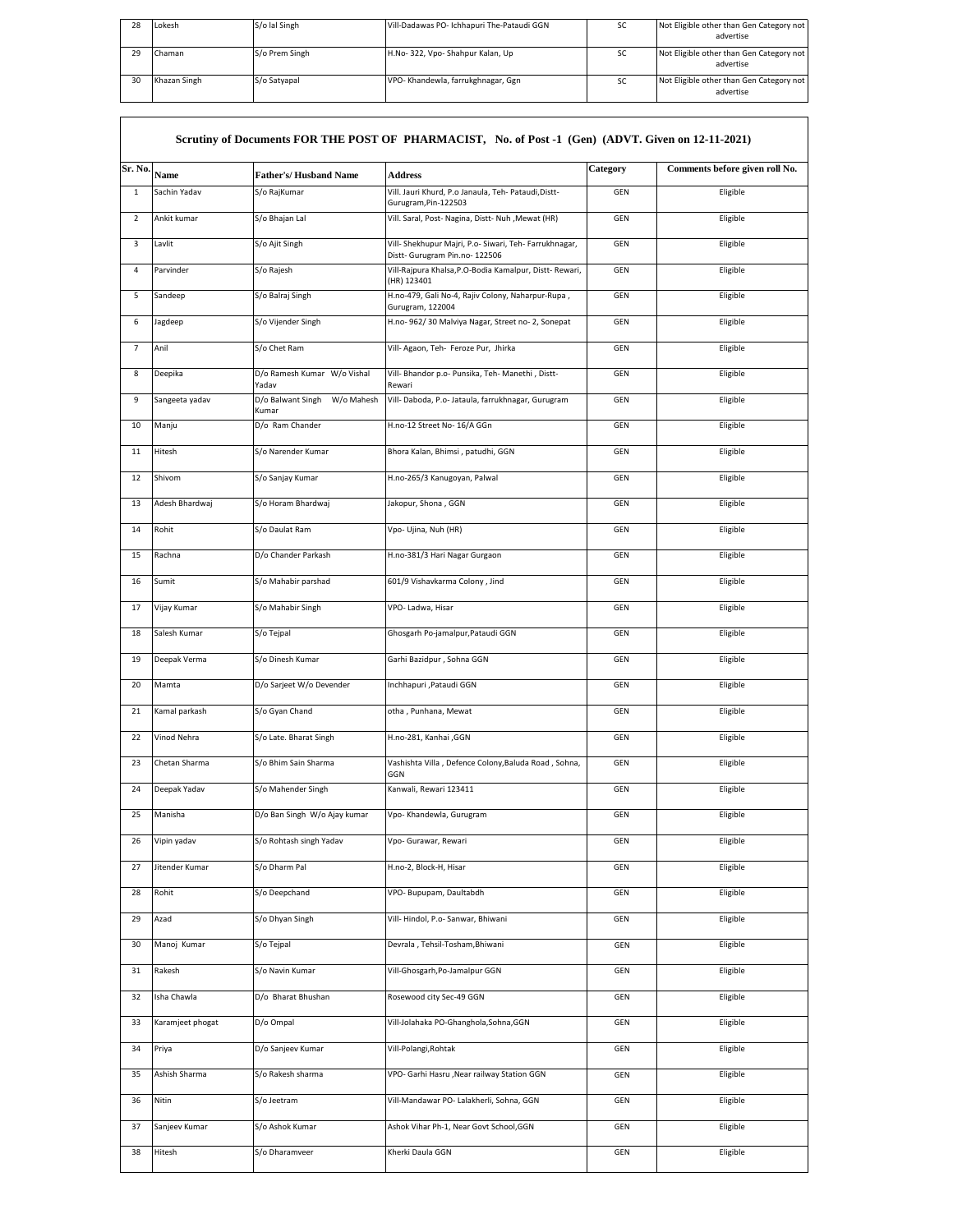| 39 | Neeraj Bachchas      | S/o Jeetram                                   | Mandawar , Sohna, GGN                                      | GEN        | Eligible                                              |
|----|----------------------|-----------------------------------------------|------------------------------------------------------------|------------|-------------------------------------------------------|
| 40 | Anoop Kumar          | S/o Ram Kumar Verma                           | PHC-Palra GGN                                              | <b>GEN</b> | Eligible                                              |
| 41 | Akash Kumar Sharma   | S/o Shyam lal Sharma                          | Rajavash P.o- Karawara, Manakpur, Rewari                   | GEN        | Eligible                                              |
| 42 | Parmod Kumar         | S/o Bishan sarup                              | H.no-277, Sec-9, Gurgaon                                   | <b>GEN</b> | Eligible                                              |
| 43 | Deepti               | D/o Sunder lal W/o Karan Maken                | H.no-1481 Near Sec-4 market, GGN                           | GEN        | Eligible if renewal of Registration<br>produced       |
| 44 | Naveen Thakur        | S/o Mahesh Chand                              | Ryan Enclave , Sohna Road, Maruti kunj, Bhondsi, GGN       | <b>GEN</b> | Eligible if renewal of Registration<br>produced       |
| 45 | Devesh               | S/o Jai Chand                                 | 842/29 Kamal Colony, Rohtak                                | GEN        | Eligible if renewal of Registration<br>produced       |
| 46 | Sikender             | S/o Majid Khan                                | Ward 13 pahar Colony , Sohna, GGN                          | GEN        | Eligible if renewal of Registration<br>produced       |
| 47 | Jaipal Singh         | S/o Madan lal                                 | Bathera Panna-Ghatoli, Jhajjar                             | GEN        | Eligible if renewal of Registration<br>produced       |
| 48 | Mansi                | D/o Rahul Sharma                              | 265, Gandhi Nagar, Gali No-19 UP                           | GEN        | Not Eligible due to HSPC not available                |
| 49 | Sahil Takeja         | S/o Shiv Kumar                                | H.no-1019, Ward No- 7, Mehrauli, New delhi                 | GEN        | Not Eligible due to HSPC not available                |
| 50 | Pankaj               | S/o Umed singh                                | Vpo-nindana, Lakhan Majra Rohtak                           | GEN        | Not Eligible due to HSPC not available                |
| 51 | Jitender Khatana     | S/o Arun kumar Khatana                        | Damdama , Sohna, GGN                                       | GEN        | Not Eligible due to HSPC not available                |
| 52 | Shahid Khan          | S/o Islam Khan                                | Govenspur, Punhana, Mewat                                  | GEN        | Not Eligible due to HSPC not available                |
| 53 | Kuldeep Singh        | S/o dharamveer Singh                          | H.no-133, Molvee Mohalla, Mewat                            | GEN        | Not Eligible due to HSPC not available                |
| 54 | Rupal                | D/o Devinder Kumar                            | 321/6, Jain Mandir, Jacubpura GGN                          | GEN        | Not Eligible due to HSPC not available                |
| 55 | Jitender Kumar singh | S/o Niranjan Singh                            | Sehjawas, Rithoj,Sohna, GGN                                | GEN        | Not Eligible due to HSPC not available                |
| 56 | Lalit Chauhan        | S/o Rishi Kumar                               | H.no-13 saraswati enclave kadipur GGN                      | GEN        | Not Eligible due to HSPC not available                |
| 57 | Kshitij Gaur         | S/o Manish Gaur                               | Ward 15, Near shiv kund sohna, GGN                         | GEN        | Not Eligible due to HSPC not available                |
| 58 | Alka                 | D/o Balraj W/o Daljeet                        | Vpo- Indri, Nuh                                            | GEN        | Not Eligible due to HSPC not available                |
| 59 | Ashim Khan           | S/o Sahoon Khan                               | Raipuri Nuh                                                | <b>GEN</b> | Not Eligible due to HSPC not available                |
| 60 | Rajesh Kumar         | S/o Satya prakash                             | Vill- Khor, Pataudi, Gurugram                              | SC         | Not Eligible other than Gen Category not<br>advertise |
| 61 | Ansul Khanna         | S/o Sishil Kumar                              | Baljeet Nagar, Nahra-Nahri Road, Bahadurgarhj<br>, Jhajjar | SC         | Not Eligible other than Gen Category not<br>advertise |
| 62 | Chand tara           | D/o Fakhruddin Ansari W/o<br>Reyazuddin Ahmad | Bhagat Singh Colony balabhgarh, Faridabad                  | <b>BCA</b> | Not Eligible other than Gen Category not<br>advertise |
| 63 | Arti                 | D/o Ashok kumar W/o Narender                  | New palam vihar phase 1, Block G GGN                       | SBC        | Not Eligible other than Gen Category not<br>advertise |
| 64 | Swayam prakash       | S/o Budh ram                                  | VPO-Ghangola, Sohna, GGN                                   | SC         | Not Eligible other than Gen Category not<br>advertise |
| 65 | Mohd. Afzal          | Mohd. Fazil                                   | Mewat Modal School Nagina , Nuh                            | <b>BCA</b> | Not Eligible other than Gen Category not<br>advertise |
| 66 | Jaiveer              | S/o Gurrudutt                                 | Vpo Mohna, Faridabadh                                      | <b>BCA</b> | Not Eligible other than Gen Category not<br>advertise |
| 67 | Mohd-Nasir           | S/o Islam Khan                                | Vill- Dhir dhoka, Mewat,                                   | BCB        | Not Eligible other than Gen Category not<br>advertise |
| 68 | Mohd-Ajahruddin      | S/o Shamsuddin                                | Vill- Dhir dhoka, Mewat,                                   | BCB        | Not Eligible other than Gen Category not<br>advertise |
| 69 | Anju Rani            | D/o Suresh W/o Amit                           | VPO-Behlmba, Maham, Rohtak                                 | BC-B       | Not Eligible other than Gen Category not<br>advertise |
| 70 | Raman Kumar          | S/o Somnath                                   | Ward no-12 Gudha Indri, Karnal                             | SC         | Reject due to fees not submitted                      |
|    |                      |                                               |                                                            |            |                                                       |

|                | Scrutiny of Documents For the Post of ANM, No. of Post-28, (Advt given on 12-11-2021) |                                              |                                                                         |            |                                |  |  |  |  |
|----------------|---------------------------------------------------------------------------------------|----------------------------------------------|-------------------------------------------------------------------------|------------|--------------------------------|--|--|--|--|
| Sr. No. Name   |                                                                                       | <b>Father's/Husband Name</b>                 | <b>Address</b>                                                          | Category   | Comments before given roll No. |  |  |  |  |
| 1              | Jyoti                                                                                 | D/o Sh. Subash                               | Vill. Akhlimpur, Tikli                                                  | SC.        | Eligible                       |  |  |  |  |
| $\overline{2}$ | Jyoti                                                                                 | D/o Udav Bhan                                | V.P.O- Dhani Shanker wali Bhora Kalan (Pataudi)<br>Gurugram, Pin-122413 | <b>BCB</b> | Eligible                       |  |  |  |  |
| 3              | Ram Bhateri                                                                           | $W$ /o<br>D/o Jai Bhagwan<br>Krishan Kumar   | V.P.O- Dighal, Teh- Beri, Disst. Jhajjar ,Pin-124107                    | <b>FWS</b> | Eligible                       |  |  |  |  |
| $\overline{4}$ | Manoj Devi                                                                            | $W$ /o<br>D/o Desraj Singh<br>Sandeep Malik  | House No-210, Gali No-4, Ashok Vihar Phase-3,<br>Gurugram               | GEN        | Eligible                       |  |  |  |  |
| 5              | Lalita                                                                                | D/o Tek Chand                                | V.P.O-Shikohpur, Gurugram Pin.no-122004                                 | <b>BCB</b> | Eligible                       |  |  |  |  |
| 6              | Pinki Devi                                                                            | $W$ /o<br>D/o Sultan Singh<br>Surender       | V.P.O- Dighal, Teh- Beri, Distt. Jhajjar , Pin-124107                   | GEN        | Eligible                       |  |  |  |  |
| $\overline{7}$ | Meenakshi                                                                             | D/o Mahender kumar<br>$W$ /o<br>Aiav         | V.P.O- kherki Majra, Dhankot, Distt-Gurugram                            | SC.        | Eligible                       |  |  |  |  |
| 8              | Saroj Kumari                                                                          | D/o Mahadev Prasad Jat W/o<br>ramaytar       | Village-Raipur, Mundawar, Alwar, Pin-301404                             | GEN        | Eligible                       |  |  |  |  |
| 9              | Geeta Yadav                                                                           | $W$ /o<br>D/o Ramesh Kumar<br>Narender Kumar | Vill. Tatarpur Khalla, P.o- Bhatrana, Distt- Rewari                     | <b>BCB</b> | Eligible                       |  |  |  |  |
| 10             | Sumit                                                                                 | S/o Hetram                                   | Vill. Sanpka , P.O- Pataudi, Teh.-Farukhnagar, Distt-<br>Gurugram (HR)  | <b>BCB</b> | Eligible                       |  |  |  |  |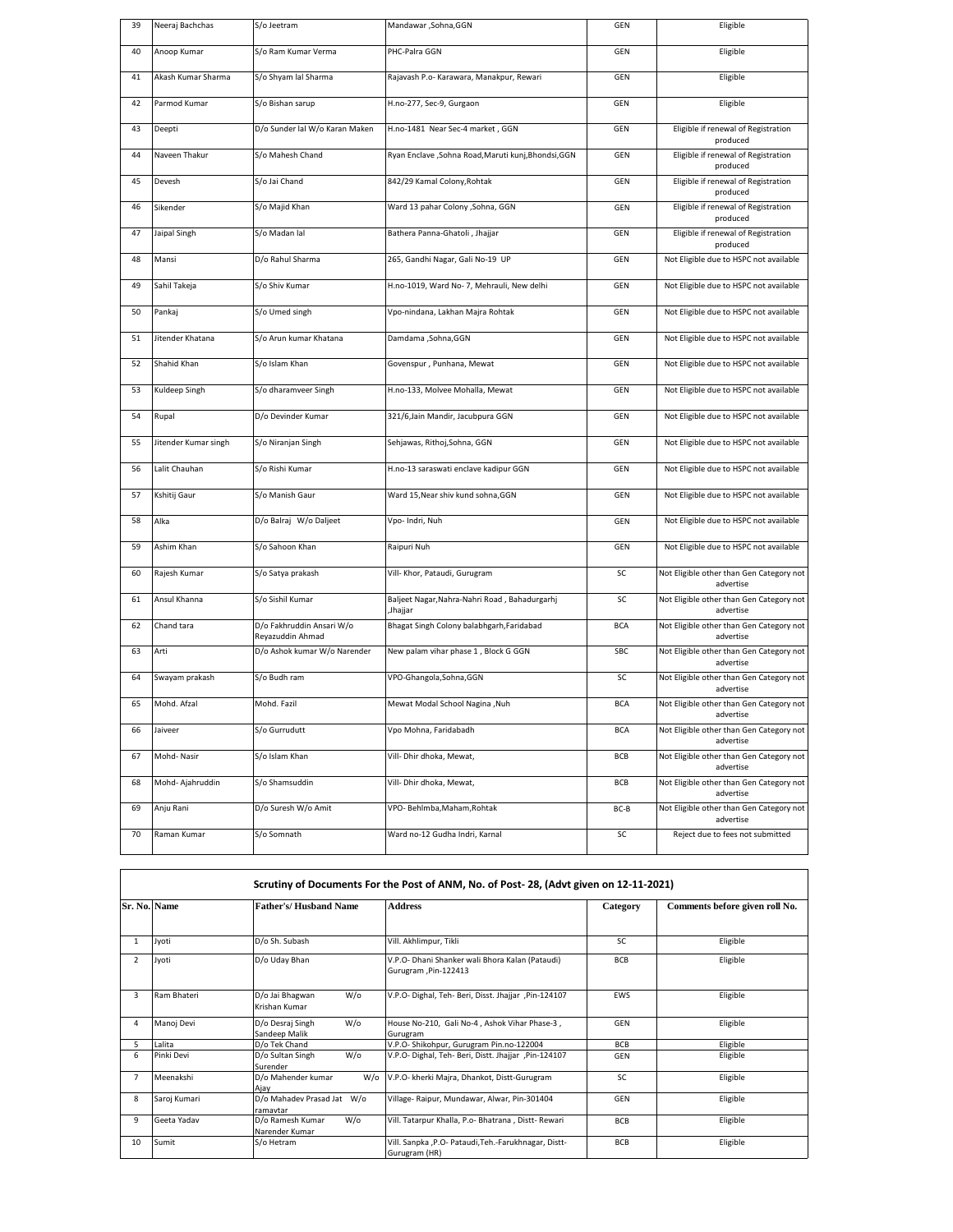| 11       | Reena Kumari         | D/o Raj singh<br>w/o<br>Jawaharmal                             | Vill. Bhoda Khurd, Post Bhorakalan, Distt- Gurugram<br>HR, Pin-122413                       | GEN               | Eligible             |
|----------|----------------------|----------------------------------------------------------------|---------------------------------------------------------------------------------------------|-------------------|----------------------|
| 12       | Suman                | W/o Sandeep<br>D/o Prithvi singh<br>Kumar                      | Vpo- Hassanpur Taoru(7) Mewat Haryana                                                       | <b>GEN</b>        | Eligible             |
| 13<br>14 | Nancy<br>Kavita      | D/o satish<br>W/o Vinod<br>D/o Krishan Dutt                    | Vpo-Hassanpur, Distt-Mewat (HR)<br>H.no- 10, Gali-N0-4B, Ashok Vihar, Phase-3, Gurgaon      | <b>GEN</b><br>EWS | Eligible<br>Eligible |
|          |                      | Kumar                                                          | pin-122001                                                                                  |                   |                      |
| 15       | Rekha yadav          | D/o Bhim Singh<br>W/o Satbir<br>Singh                          | Vpo- Gurawara, Distt- Rewari, Teh- Pahlawas Maryana<br>pin.no-123035                        | GEN               | Eligible             |
| 16       | Pavita               | D/o Krishan kumar<br>W/o Jaivir<br>Singh                       | Vpo-Gudha, Distt- Jhajjar, Teh- Jhajjar 124103                                              | GEN               | Eligible             |
| 17       | Shinu                | $W$ /o<br>D/o Inderpal<br>Himanshu                             | 365, Near Hanuman Mandir, Mokalwas (132)<br>Gurugram(HR)                                    | <b>GEN</b>        | Eligible             |
| 18       | Jyoti                | W/o<br>D/o Devender Kumar                                      | H.No- 185, Vpo- teekli, Gurrugram (HR) 122101                                               | GEN               | Eligible             |
| 19       | Rekha                | Krishan Kumar<br>D/o Hansraj<br>W/o Sanjay                     | Vpo- sodhi, Distt- Jhajjar, Teh- Badli                                                      | SC                | Eligible             |
| 20<br>21 | Mamta<br>Sunita Devi | D/o Bijender<br>W/o Neeraj<br>D/o Balwan Singh<br>W/o Surender | Vpo- sodhi, Distt- Jhajjar, Teh- Badli<br>H.no- 57 ShaheedBhagat Singh Enclave, Surat Nagar | SC<br><b>GEN</b>  | Eligible<br>Eligible |
|          |                      | Singh                                                          | Phase -1, Gurugram, 125121                                                                  |                   |                      |
| 22<br>23 | Anju<br>Meenu        | D/o Satish Kumar<br>W/o Sushil<br>D/o Shree Niwas<br>Kumar     | H.no- 27, Gali No-3, Ashok Vihar-III<br>New colony Manesar(154), Gurugram (HR) 122051       | SC<br><b>GEN</b>  | Eligible<br>Eligible |
| 24       | Deepa                | D/o Phool Singh<br>W/o Bijender                                | H.no-115, Vpo- Girawar, Jhajjar(HR) 124103                                                  | <b>GEN</b>        | Eligible             |
| 25       | Anju Bala            | W/o Nitesh<br>D/o Netram                                       | Fazalwas(149) Gurugram (HR) 122413                                                          | <b>GEN</b>        | Eligible             |
| 26       | Asha Rani            | W/0 Late Sushil<br>D/o Abhimanyu<br>Yadav                      | H.no-2, Manesar, Teh-Maesar, Distt- Gurugram, (HR)<br>Pin-122051                            | BCB               | Eligible             |
| 27       | Meena Devi           | D/o Attar Singh<br>W/o Rajpal                                  | Vpo- Jholri, Distt- Rewari, Teh- Kosli Nahar, Pin.no-                                       | SC                | Eligible             |
| 28       | Seema                | D/o Dalip Singh<br>W/o Ravinder                                | 123303<br>Vill- Dangkalan, Teh- Tosham, Distt- Bhiwani, (HR)                                | SC                | Eligible             |
| 29       | Lalita Rani          | D/o Ramchander W/o Late Anil                                   | 127111<br>H.no-141, ward No-10, Hari pura Mohalla, Jhajjar, (HR)                            | <b>GEN</b>        | Eligible             |
| 30       | Naseema Khan         | Kumar<br>D/o Mohd. Israli Sehrawat W/o                         | 124103<br>Hidayat Colony Ward No.4, Nuh , Pin- 122107                                       | BCB               | Eligible             |
|          |                      | Arman Khan                                                     |                                                                                             |                   |                      |
| 31       | Sunita Kumari        | D/o Ramanad<br>W/o Harpal<br>Singh                             | Vpo-Zainabad, Sub Teh-Dahina, Distt-Rewari, Pin-<br>123411                                  | SC                | Eligible             |
| 32       | Jyoti                | D/o Ishwar Kant W/o Neeraj                                     | Vpo- Garhi Sampla(35)nRohtak HR pin-124501                                                  | <b>GEN</b>        | Eligible             |
| 33       | <b>Neelam</b>        | D/o Ramniwas Sharma W/o Anil<br>Kumar                          | Garhi nathe Khan, Farrukhnagar, Gurugram                                                    | <b>GEN</b>        | Eligible             |
| 34       | Meenu                | D/o Nanak Chand                                                | Vill- Kherla ,Distt- Nuh , Teh- Nuh                                                         | SC                | Eligible             |
| 35       | Neelam Rani          | D/o Bhagwan W/o Pinkesh Kumar                                  | H.no- 25/2 Gali No-2, Garhi Road ,Basai enclave 3,                                          | <b>GEN</b>        | Eligible             |
| 36       | jagwanti Devi        | D/o Dayanand W/o Karambir                                      | Gurugram<br>Vpo- Bocharia, Mahwndegarh Haryana- 123021                                      | BCB               | Eligible             |
| 37       | Sarla Yadav          | D/o Jagdish Yadav W/o HansRaj                                  | Vill- Pahrajwas ,p.o- Palhawas, Distt-Rewari., 123035                                       | BCB               | Eligible             |
| 38       | Sarita               | D/o Sukhbir                                                    | po- Khudhan, Teh- Jhajjar                                                                   | <b>BCA</b>        | Eligible             |
| 39       | Nisha Devi           | D/o Niranjanlal W/o Vedc                                       | Vpo- Surehti, Jhajjar ,Pin-124109                                                           | EWS               | Eligible             |
| 40       | Monu Devi            | Parksash<br>D/o Ajit Singh                                     | Vill- Shekhupur Majri Dixtt- Gurgaon                                                        | BCB               | Eligible             |
| 41       | Aarti                | D/o Shivram                                                    | Vill- Bashkushla, Distt-Gurugram, HR Pin- 122505                                            | <b>BCA</b>        | Eligible             |
| 42       | Punam Devi           | D/o Rampal W/o Rajesh                                          | Vpo-Rohad, Distt-Jhajjar, Teh-Bhadurgarh 124501                                             | GEN               | Eligible             |
| 43       | Jyoti                | D/o Bijender<br>W/o Sunita                                     | Vpo- Bhainsru Khurd, Distt-Rewari, Teh- Sampla, Pin-                                        | GEN               | Eligible             |
| 44       | Sonia                | D/o Ranbir W/o Anil kumar                                      | 124501<br>Vpo- Dubaldhan, Distt- Jhajjar, Teh - Beri                                        | GEN               | Eligible             |
| 45       | Sanjita              | D/o ranbir Singh W/o Jagbir                                    | Vpo- Dubaldhan, Distt- Jhajjar, Teh - Beri                                                  | GEN               | Eligible             |
| 46       | Geeta Rani           | Singh<br>D/o Dharm Bir W/o Surender                            | Vpo- Bishan, Tehshil, Beri, jhajjar                                                         | EWS               | Eligible             |
|          |                      | Singh                                                          |                                                                                             |                   |                      |
| 47       | Lalita Kumari        | D/o Rajender Singh W/o Naresh<br>kumar                         | Vill- Jauri Khurd, Teh - Faurrkjhnagar, P.o pataudi,<br>Distt- Ggn                          | GEN               | Eligible             |
| 48       | Manju Rani           | D/o Mahavir Parsad W/o Ranvijay<br>Singh                       | Vpo- Dhaka Hariya, Teh- Bhiwani, pin-127026                                                 | SC                | Eligible             |
| 49       | Neelam Devi          | D/o Puran lal W/o Manjeet Singh                                | Vill- Sunari, Teh- Tauru Distt- Nuh                                                         | SC                | Eligible             |
| 50       | Suman                | D/o Sher Singh W/o Shyam Sinder                                | Vpo- Turkiwas H.no- 100, Near Bustand                                                       | SC                | Eligible             |
| 51       | Priya                | D/o Ishwar Singh W/o                                           | Vpo- Ghamroj Teh- shona                                                                     | SC                | Eligible             |
| 52       | Lilawati             | D/o Dharm Bir W/o Satywan                                      | H.no- 116, kohla, Teh- Gohana, Distt- Sonipat                                               | <b>BCA</b>        | Eligible             |
| 53       | Jugnu Yadav          | D/o Shri Naryan Singh                                          | Vill- Ghasola ,p.o- Badshapur, Distt- Gurugram,Sec-49                                       | BCB               | Eligible             |
| 54       | Anju                 | D/o Krishan kumar                                              | Tamaspura(brani) Jhajjar124103                                                              | SC                | Eligible             |
| 55       | Sarita               | D/o Harikesh W/o Virender                                      | Vpo-Madina , Maham, rohtak                                                                  | GEN               | Eligible             |
| 56       | Reeta                | D/o Jugendra Singh W/o Raghuraj                                | Dabua Colony , Faridabad                                                                    | GEN               | Eligible             |
| 57       | Jyoti                | Singh<br>D/o Jagbir Singh                                      | Vill-Islampur Badwala Mohalla, GGN                                                          | GEN               | Eligible             |
| 58       | Anita Devi           | D/o Mahender Singh W/o Sumit                                   | Vpo-Kharawar, Distt-Rohtak                                                                  | GEN               | Eligible             |
| 59       | Madhubala            | kumar<br>D/o Ramanand W/o ravinder                             | Vpo-Uncha Majra, Pataudi, GGN                                                               | SC                | Eligible             |
|          |                      |                                                                |                                                                                             |                   |                      |
| 60       | Minakshi Kaushik     | D/o Naresh Kumar W/o Bhupender                                 | vpo-Guriani , Kosli, Rewari                                                                 | GEN               | Eligible             |
| 61       | Meenu Saharan        | D/o Randheer W/o Sanjay Bawala                                 | Near Jaat School Nehru Colony , Kaithal                                                     | <b>GEN</b>        | Eligible             |
| 62       | Priya Chaudhary      | D/o Dharmpal Singh Tanwar W/o<br>Harsh Kumar                   | Vpo-Gharrot, teh-Hathin, Distt-Palwal                                                       | GEN               | Eligible             |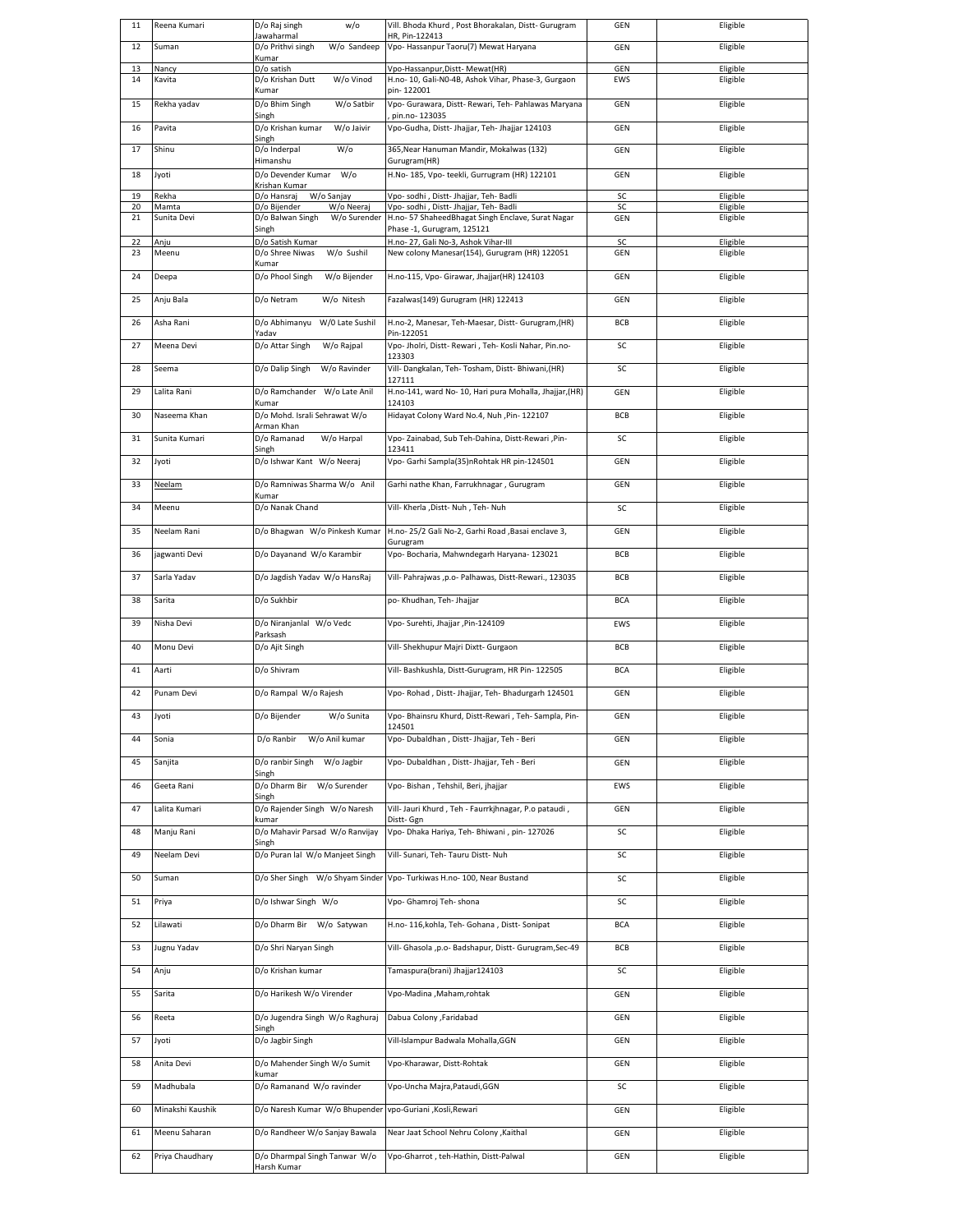| 63  | Neha Yadav     | D/o Krishan Kumar                                | Ward 8, janaula, GGN                                                       | GEN        | Eligible |
|-----|----------------|--------------------------------------------------|----------------------------------------------------------------------------|------------|----------|
| 64  | mamta          | D/o Rajpal w/o Bhagwan Dev                       | Vikash Nagar Kakkroai Road Sonipat                                         | GEN        | Eligible |
| 65  | Krishna Devi   | D/o Ghasi ram W/o Harimohan<br>Sharma            | Ram Nagar, Near K.d High School, Rohtak                                    | GEN        | Eligible |
| 66  | Rekha Rani     | S/o Satbir W/o Sachin                            | Nahar, Kosli, Rewari                                                       | <b>BCB</b> | Eligible |
| 67  | Manisha        | S/o Babulal                                      | Vpo-Kushak, Tappa, Bilochpur,palwal                                        | SC         | Eligible |
| 68  | Neetu yadav    | D/o Dalip Singh W/o AdarshYadav                  | VPO-Teekli, Gurgaon                                                        | BCB        | Eligible |
| 69  | Anita          | D/o Hanuman W/o Manoj Kumar                      | Vpo- Khaspur, Teh- Dulblana, MahenderGarh                                  | SC         | Eligible |
| 70  | Manju Lata     | D/o Ram singh W/o Umesh kumar                    | Vill- Seethal, Teh- Tijra, Alwar                                           | GEN        | Eligible |
| 71  | Kajal kumari   | D/o Lalendra W/o Anil                            | Vpo- Kharkhara, Rewari Haryana                                             | GEN        | Eligible |
| 72  | Priyanka       | D/o Dharmender                                   | VPO- Ghamroj, Terh- Sohna, Gurugram                                        | ESM        | Eligible |
| 73  | Pooja          | D/o Suresh kumar                                 | Vill- Inchhapuri, Pataudi, Gurgaon                                         | SC         | Eligible |
| 74  | Jyoti Kumari   | D/o Shkhbir Singh                                | Vil- Haliaki, Pataudi, gurugram                                            | BCB        | Eligible |
| 75  | Hemlata        |                                                  | D/o Rajender W/o Subhash Chand H.no-93B Ward No-9, Farurukhnagar, Gurugram | SC         | Eligible |
| 76  | Sushama        | D/o Vijay Singh W/o Tarun                        | Vill- Khera KuramPur, Distt- Gurugram                                      | BCB        | Eligible |
| 77  | Manisha        | D/o Ishwar Singh W/o Anil                        | Housebord Colony, Narnaul HR                                               | BCB        | Eligible |
| 78  | Vikas Kumari   | D/o Vijay Singh W/o Ravinder<br>Kumar            | Malpura, Dharuhera, Rewari                                                 | GEN        | Eligible |
| 79  | Renu kumari    | D/o Ramniwas W/o Sunil kumar                     | Mohan Nagar, Fblock, Bhondsi, Gurgura,m                                    | <b>BCB</b> | Eligible |
| 80  | Manisha        | D/o Ranbir W/o Deepak Singh                      | Vill- Nimana, P.o - sondhi, Badli JHAJJAR                                  | GEN        | Eligible |
| 81  | Asha           | D/o Jeetram                                      | VPO-Kasan, Gurugram                                                        | <b>BCA</b> | Eligible |
| 82  | Meenesh        | D/o Deshraj W/o Rajender Singh                   | House no- 281, Near Bada Bangla Bawan, palwal                              | GEN        | Eligible |
| 83  | Soniya         | D/o Ramkishan W/o Tejpal                         | Imlota/, Ch-Dadri                                                          | <b>BCA</b> | Eligible |
| 84  | Gurmeet        | D/o Samsher singh W/o Vivak                      | VPO- samain, Tohana, Fatehabad                                             | <b>BCA</b> | Eligible |
| 85  | Sudesh         | Kumar<br>D/o Giasan W/o Vijay Kumar              | Vill- Garhi, p.o - Bawwa, Kosli Rewari                                     | SC         | Eligible |
| 86  | Jyoti Sharma   | D/o Ramji Lal W/o Sanjay                         | Palra, Badshapur, Ggn                                                      | EWS        | Eligible |
| 87  | Banita         | Bhardwaj<br>D/o Khemchand D/o Ajay Kumar         | 16/319 Shastri Nagar, Bahadurgarh                                          | SC         | Eligible |
| 88  | Sushila        | D/O kartar Singh W/o Ravinder                    | sirsa-kheri, PO-Nandgarh,julana,jind                                       | SC         | Eligible |
| 89  | Darshna        | kumar<br>D/o Jagdish Kataria W/o Dinesh<br>Kumar | Jatauli, hailymandi, pataudi GGN                                           | SC         | Eligible |
| 90  | Sarla Yadav    | D/o Parkash singh W/o Jitender                   | Jainabad, Rewari                                                           | BCB        | Eligible |
| 91  | Suman          | kumar<br>D/o Dalip Singh W/o Sukhbir singh       | New palam vihar Ph-1 GGN                                                   | GEN        | Eligible |
| 92  | Suman          | D/o Dhanpat W/o Rajesh                           | Vpo-Mundal Khurd, Bhiwani                                                  | SC         | Eligible |
| ୬३  | Lali           | D/o Prahalad mehra W/o Dinesh                    | Dharuhera, Rewari                                                          | SС.        | Eligible |
| 94  | Suman Devi     | D/o Phool Singh W/o Rambhaj                      | Wazirpur, Titana, Teh-Israna, Panipat                                      | SC         | Eligible |
| 95  | Neetu devi     | D/o Suresh kumar W/o Rahul                       | Lakhan Majra, Maham, Rohtak                                                | GEN        | Eligible |
| 96  | Anita          | D/o Madan lal W/o pritam                         | VPO- Unn, CH-dadri                                                         | SC         | Eligible |
| 97  | Mamta kumari   | D/o Tarachand W/o Dharmender                     | Vill-Asadpur khera, Jhajjar                                                | <b>BCA</b> | Eligible |
| 98  | Minakshi       | D/o Balwan Singh<br>W/o Ved<br>prakash           | Jhuljhuli, Ghumman Hera, South West delhi 110073                           | SC         | Eligible |
| 99  | Meena Kumari   | D/o Suresh kumar W/o Sunil Kumar                 | Jamalpur, farrukhnagar, GGN                                                | BCB        | Eligible |
| 100 | Babita rani    | D/o lal Singh W/o Ajay kumar                     | Dadanpur, Jhajjatr                                                         | SC         | Eligible |
| 101 | Rajni          | D/o Ajit kumar W/o Ankit Sharma                  | Ganpati Nagar, Garhi Harsaru, GGN                                          | GEN        | Eligible |
| 102 | Manisha        | D/o Subhash Chander                              | Near hanuman mandir Sec-6 GGN Village                                      | SC         | Eligible |
| 103 | Sarita         | D/o Ram kumar W/o Kuldeep                        | Vpo-Chamarian, Rohtak                                                      | <b>BCA</b> | Eligible |
| 104 | Deepika        | D/o Satyanarayan W/o Krishan<br>Bharti           | H.no 109/1 rajiv Colony , GGN                                              | SC         | Eligible |
| 105 | Sheetal kumari | D/o Gugan Singh W/o Kuldeep<br>Yadav             | Vpo- Lula heer Teh-kosli, Rewari                                           | BCB        | Eligible |
| 106 | Poonam devi    | D/o Charan Singh W/o Sher singh                  | RJ 31 C block Roshan Vihar-2 Najafgarh Delhi                               | GEN        | Eligible |
| 107 | Geeta          | D/o Rajvir W/o vijender kumar                    | vpo-leghan Hetwan, Bhiwani                                                 | SC         | Eligible |
| 108 | Pinki          | D/o Hawa Singh W/o Rakesh Kumar                  | Sarupgarh, Ch-Dadri                                                        | GEN        | Eligible |
| 109 | Nisha Rani     | D/o Shri Bhagwan                                 | Vpo- Baniwani Kalanor, rohtak                                              | GEN        | Eligible |
| 110 | Bhateri        | D/o Sheeshram W/o Sanjay kumar                   | Vpo-Kotia, Teh- Kanina, Mahindergarh                                       | <b>BCA</b> | Eligible |
| 111 | Sonu           | D/o Krishan                                      | Devrala, Tosham, Bhiwani                                                   | EWS        | Eligible |
| 112 | Lilawati       | D/o Mahavir Singh W/o<br>Shardhanand             | Dharam colony, Palam Vihar Extention GGN                                   | GEN        | Eligible |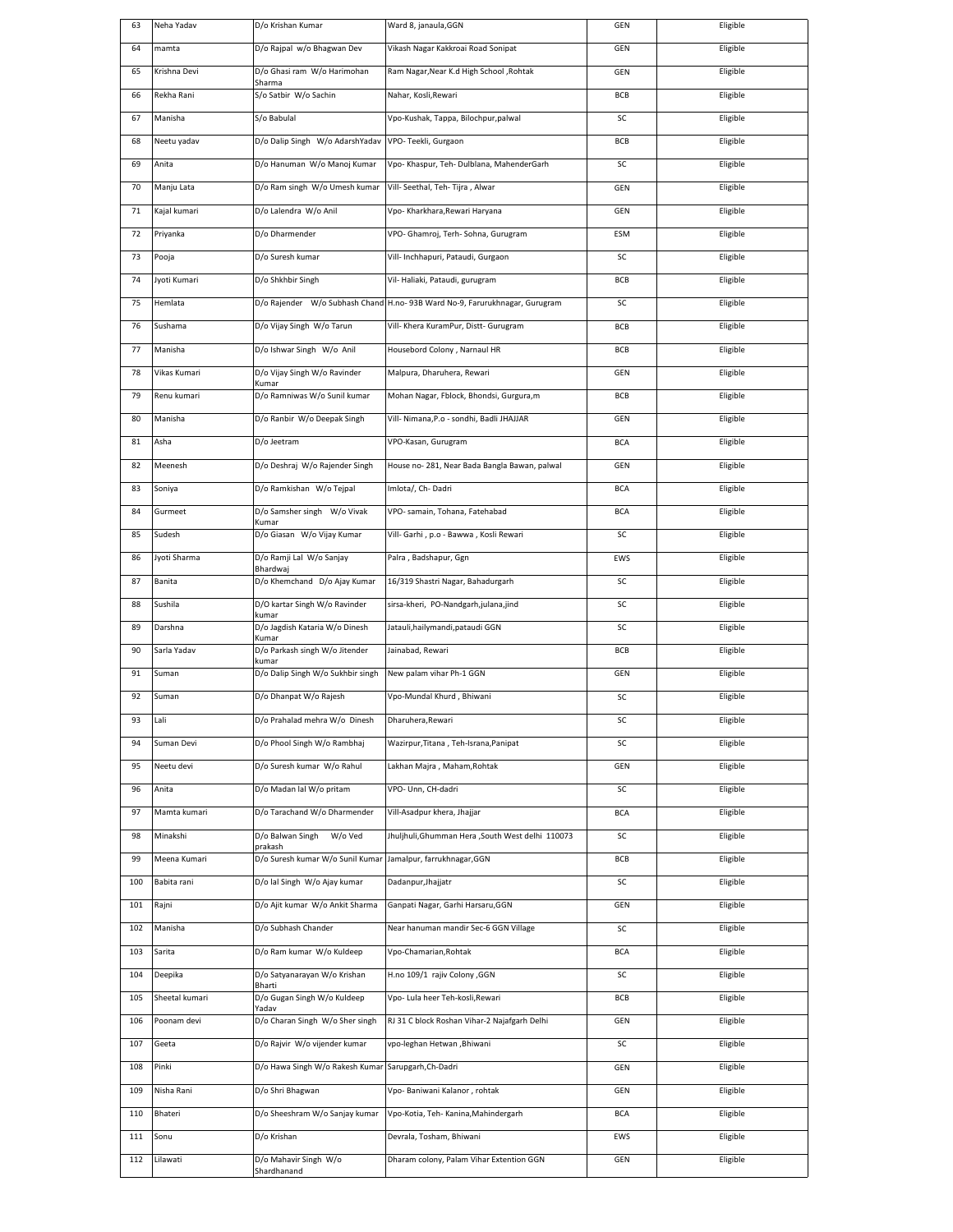|     | Anju Devi     | D/o Rup Singh W/o Deepak                                         | Ashok Vihar Ph-3, Gali No-6, GGN                     | GEN        | Eligible |
|-----|---------------|------------------------------------------------------------------|------------------------------------------------------|------------|----------|
| 114 | Mukesh Kumari | D/o Rohtash                                                      | Niwaznagar PO-Dharsson, Narnaul                      | SC         | Eligible |
| 115 | parmila       | D/o Ram Kishan                                                   | Sundrah, Kanina, Mahendragarh                        | SC         | Eligible |
| 116 | Dharmvati     | D/o Tek Chand W/o Vinay kumar                                    | Vill-berka Sohna, GGN                                | <b>BCA</b> | Eligible |
| 117 | Madhu         | D/o Dayanand W/o Surender Singh                                  | Vill-Gomla, Po-Bhojawas, Kanina, Mahendergarh        | SC         | Eligible |
| 118 | Minakshi      | D/o Mahabir Singh W/o Ajay Kumar H.no-323 Police line GGN        |                                                      | SC         | Eligible |
| 119 | Manju         | D/o Suresh W/o Kuldeep Singh                                     | South City, Ph-1, GGN                                | <b>BCA</b> | Eligible |
| 120 | Jyoti         | D/o Suresh W/o Jyoti Swaroop                                     | PH-1, New palam Vihar, GGN                           | GEN        | Eligible |
| 121 | Asha Rani     | D/o Nafe Singh W/o Naveen Kumar Gangarwa PO-Bahadurgarh ,Jhajjar |                                                      | GEN        | Eligible |
| 122 | Kavita        | D/o Kanwar Singh W/o Vikash<br>Rohilla                           | Near Post Office, garhi Hasru, GGN                   | <b>BCA</b> | Eligible |
| 123 | Sheetal       | D/o Naresh Verma W/o Mukesh                                      | Police line GGN                                      | <b>BCA</b> | Eligible |
| 124 | Neelam        | Kumar<br>D/o Desh Raj W/o Rishi Kumar                            | Vpo-Rewari Khera, Bahadurgarh, JJR                   | GEN        | Eligible |
| 125 | Manisha       | D/o Sheo Narayana                                                | Hansaka, Rewari                                      | SC         | Eligible |
| 126 | Babita        | D/o Rajpal W/o Suresh Mann                                       | Human Nagar Ward 1, sonipat                          | GEN        | Eligible |
| 127 | Manju         | D/o Tara chand W/o rajat kumar                                   | Ashok Vihar ph-3 J Block, palwal                     | <b>BCA</b> | Eligible |
| 128 | Parmila       | D/o Ramesh W/o Surender                                          | Vpo-0 Jagsi Gohana, Sonipat                          | GEN        | Eligible |
| 129 | parmila       | D/o Jagdish W/o Manoj Kumar                                      | Vill- Jhumpa Khurd, Loharu, Bhiwani,                 | GEN        | Eligible |
| 130 | Sarita        | D/o Satish W/o Sandeep                                           | H.no-8 Street-1, Farrukhnagar GGN                    | BCB        | Eligible |
| 131 | Nisha         | D/o Manoj Kumar W/o Hitesh                                       | Vpo- Sundhrawali, GGN                                | GEN        | Eligible |
| 132 | Renu bala     | Kumar<br>D/o Lakkhi Ram W/o Kuldeep                              | Hari nagar, Farukhnagar, GGN                         | GEN        | Eligible |
| 133 | Jyoti Mehra   | D/o Satbir Singh                                                 | Khalilpur, Rewari                                    | SC         | Eligible |
| 134 | Mithlesh      | D/o Dayaram                                                      | Vill-Ghangola/ Sohna, Gurugram                       | SC         | Eligible |
| 135 | Nishan Wati   | D/o Vijay Veer                                                   | Vpo- Janouli, Palwal                                 | SC         | Eligible |
|     |               |                                                                  |                                                      |            |          |
| 136 | Priyanka      | D/o Suresh kumar W/o Sachin<br>Kumar                             | 1590/26 gali No-2, Amar Colony, gurgaon              | <b>BCA</b> | Eligible |
| 137 | Mukesh        | D/o Daya Chand W/o Rajbir                                        | Vpo- Jagsi, Gohana, Sonipat                          | GEN        | Eligible |
| 138 | Sangeeta      | D/o Ashok Kumar W/o Ajay Kumar                                   | Mumtajpur, Nahar, Rewari                             | GEN        | Eligible |
|     |               |                                                                  |                                                      |            |          |
| 139 | Geeta Rathi   | D/o Om Parkash W/o Rakesh                                        | 541/13, Gali No-2, balore Road, Vijay Nagar, jhajjar | GEN        | Eligible |
| 140 | Preeti        | D/o Mahaabir                                                     | Vill- Maheshwar i293, Rewari                         | GEN        | Eligible |
| 141 | Reena         | D/o Tajpal W/o Sushil Kumar                                      | VPO- Khatkar, Teh- Uchana, Jind                      | GEN        | Eligible |
| 142 | Saroj Rani    | D/o Sher Singh W/o Surender<br>Singh                             | VPO-Riwasa, Bhiwani, Tosham                          | <b>BCA</b> | Eligible |
| 143 | Manjit Kaur   | D/o Abhe Ram                                                     | Vpo- Jamalpur, Teh- Bawani Khera, Bhiwani            | SC         | Eligible |
| 144 | Sneha         | W/o Raghuvinder Singh                                            | Hno-1607/3, Gali No-6, Rajiv Nagar, Gurugram         | SC         | Eligible |
| 145 | poonam        | D/o Kailash Chander W/o Somveer Vill-Deroli Jat, Mahender Garh   |                                                      | SC         | Eligible |
| 146 | Sonia         | D/o Dharmpal W/o Sandeep Kumar                                   | Vpo- Dighal Pana, Teh- Beri, Jhajjar                 | GEN        | Eligible |
| 147 | Sumit         | D/o Sudesh W/o Sandeep Jaglan                                    | H.no- 11 ,Sreet No-12 Block H, Gurgaon               | GEN        | Eligible |
| 148 | Jyoti Kumari  | D/o Umed Singh W/o Naveen<br>Sharma                              | Vpo- Karoli, Hno- 23-N, Rewari Haryana               | GEN        | Eligible |
| 149 | Anita Kumari  | D/o Dhan Raj W/o Pradep Kumar                                    | Vpo-Dahina, Rewari                                   | BCB        | Eligible |
| 150 | Seema         | D/o Sadhu Ram                                                    | Vpo- Masudpur Teh- Hansi, Hisar                      | GEN        | Eligible |
| 151 | Neeraj        | D/o Jagbir W/o Rajesh Kumar                                      | Vpo- Rohna,, Teh- Kharkhoda, Sonipat                 | EWS        | Eligible |
| 152 | Sangita       | D/o Jai Singh W/o Anil Kumar                                     | Vpo- Kharkari, Makhwan, Bhiwani                      | GEN        | Eligible |
| 153 | Poonam Rani   | D/o Vijay Kumar W/o Joni Kumari                                  | H.no- 33, yadav Gali, Dhani Raipur Majra, Teh- Hisar | BCB        | Eligible |
| 154 | Poonam        | D/o Subhe Singh W/o Rattan Singh                                 | VPO- Bhojwas, Teh- Kanjna, Mahinder Harh             | SC         | Eligible |
| 155 | Sarla         | D/o Mahabir Singh W/o Manpal                                     | Vpo- Khori, Rewari                                   | GEN        | Eligible |
| 156 | Ritu Rani     | D/o Satbir W/o Anil Kumar                                        | Ashok Vihar, 173, Gali No-6 J block, gurugram        | SC         | Eligible |
| 157 | Shalu         | D/om Dharmender Singh W/o                                        | Vpo- Aurangabad, Palwal Hodel                        | GEN        | Eligible |
| 158 | Jyoti         | Neeraj<br>D/o Dayanand W/o Mahesh Kumar                          | Vpo- Nandgoan, Bhiwani                               | GEN        | Eligible |
| 159 | Preeti        | D/o Ramniwas W/o Varun                                           | Vpo-Daultabad, Gurugram                              | GEN        | Eligible |
| 160 | Priyanka      | D/o Ramesh                                                       | Vpo- Beri, Ward No-12, Jhajjar                       | GEN        | Eligible |
| 161 | Pinki         | D/o Shyam Sunder W/o Gourav                                      | Hno-G151, Tirkha Colony, Faridabad                   | GEN        | Eligible |
| 162 | Sunita        | D/o Shri Ganesh W/o Kailash<br>Chand                             | Vill- Siroth, Mahender Garh                          | GEN        | Eligible |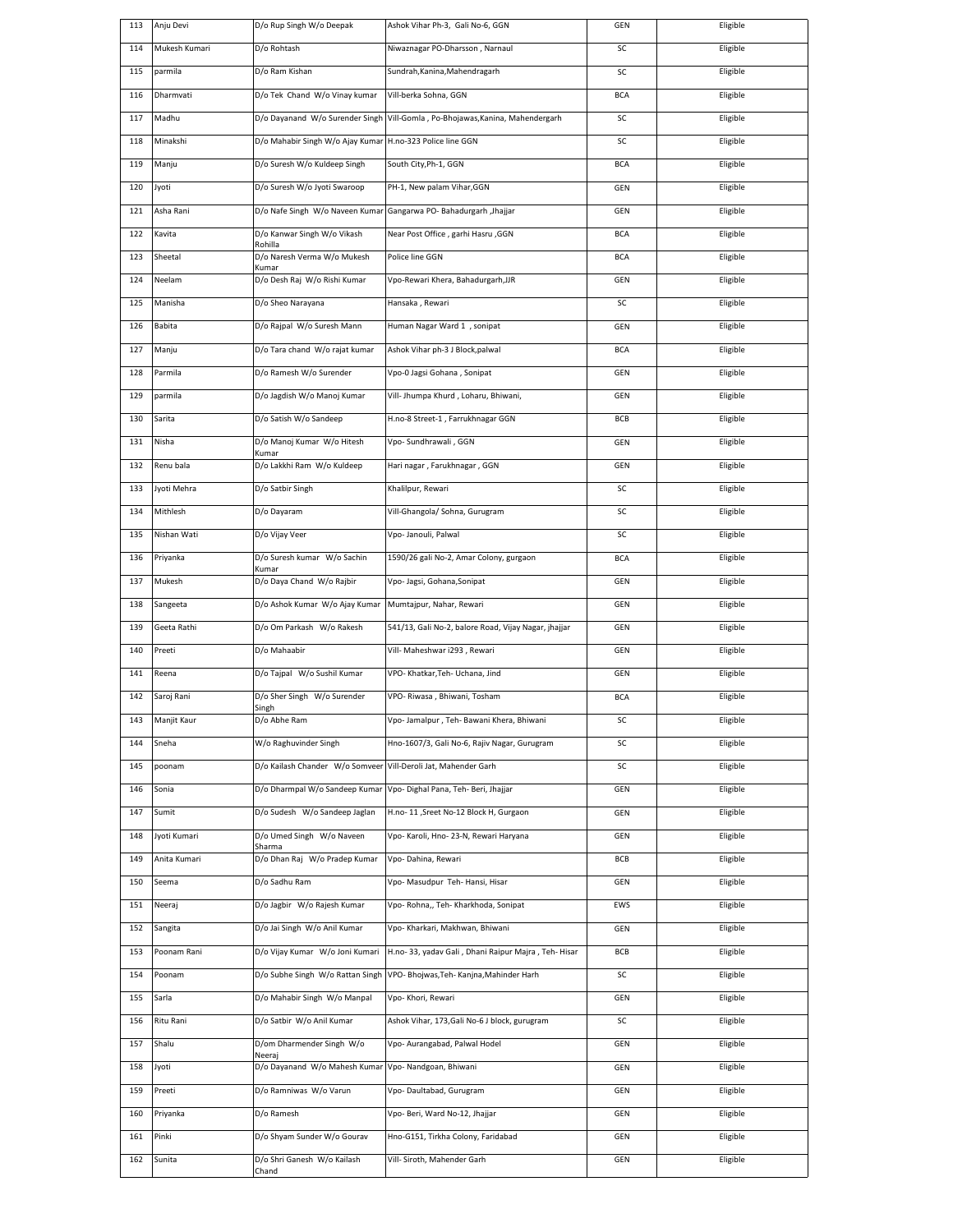| 163 | Deepika         | D/o Nahar Singh                                            | Vill- Alipur, Sohan, Gurugram                    | GEN        | Eligible |
|-----|-----------------|------------------------------------------------------------|--------------------------------------------------|------------|----------|
| 164 | poonam          | D/o puran Chand W/o Pardeep                                | Vpo- Shikohpuer, Manesar, Gurugream              | GEN        | Eligible |
| 165 | Reena Kumari    | D/o Mahender singh W/o Ravi<br>Kumar                       | Vill- Balewa, teh- pataudi, Gurgaon              | SC         | Eligible |
| 166 | Sweeti          | D/o Sudhar W/o Jitender Singh                              | Vpo- Beri, Ward No-5, Jhajjar                    | GEN        | Eligible |
| 167 | Savita Kumari   | D/o Ratiram W/o Perveen Kataria                            | Viil- Basai Sec-9 GGN                            | GEN        | Eligible |
| 168 | Parveen Kumari  | D/o Kanwar Singh W/oPritam Singh DRzf-77/13A, Street No-13 |                                                  | GEN        | Eligible |
| 169 | Nisha           | D/o Shamsher W/o Ajay Singh                                | Vpo- Pahari, Teh- pataudi, Ggn                   | BCB        | Eligible |
| 170 | Karishma Sharma | D/o Radhey Shyam Sharma W/o                                | Kasipur, Near Chopal, Palwal                     | GEN        | Eligible |
| 171 | Sunita          | Parveen Kumar<br>D/o Kamal Singh W/o Amardeep              | Vpo- Garh(Ballab), Rohtak                        | GEN        | Eligible |
| 172 | Meena Kumari    | D/o Dharam singh W/o Devender                              | Vill- Samaspur Majra Jhajjar                     | GEN        | Eligible |
| 173 | Suman Devi      | Singh<br>D/o Surajbhan W/o Jitender                        | VPO- Kaunt, Bhiwani                              | SC         | Eligible |
| 174 | Nitu Rani       | D/o Rajender W/o Vaibhav                                   | H.no- 272, Vpo- Pipli, Kharkhoda Sonipat         | <b>BCA</b> | Eligible |
| 175 | Promila         | D/o Suresh Kumar Sharma W/o                                | Hno-137B, Vill- Bhangrola, GGN                   | <b>BCA</b> | Eligible |
| 176 | Parveen Rani    | Sunil Sharma<br>D/o Naresh Kumar W/o Rupesh                | Vill- Jatshahpur, Pataudi, GGN                   | GEN        | Eligible |
| 177 | Suresh Kumari   | Kumar<br>D/o Jagmal Singh W/o Arvind                       | HNO-612/1, Hanuman Mandie Road, Bhiwani          | GEN        | Eligible |
| 178 | Rakhi           | Kumar<br>D/o Raj Singh W/o Tufan Singh                     | 218/1, PatliHajipur 34, GGN                      | GEN        | Eligible |
| 179 | Priyanka        | D/o Suresh W/o Sonu Hooda                                  | HNO-1173/14, Mahavir Colony, Gohana Road, Rohtak | GEN        | Eligible |
| 180 | Ritu            | D/o Naresh Kumar W/o Sanjay                                | Wazirabadh Sec-52, GGN                           | BCB        | Eligible |
| 181 | Pinki           | Yadav<br>D/o Ram Avtar W/o Daya Ram                        | Near Pnb Bank Rajendra Park, GGN                 | <b>BCA</b> | Eligible |
| 182 | Kavita          | D/o Suresh                                                 | VPO- Mokhra Khass, Meham, Rohtak                 | <b>BCA</b> | Eligible |
|     |                 |                                                            |                                                  |            |          |
| 183 | Manju Rani      | D/o Hawa Singh                                             | Dulhera, Pana Todsan, Jhajjar                    | GEN        | Eligible |
| 184 | Jyoti           | D/o Radhe Shyam W/o Navdeep                                | Vill- Barault, Panipat                           | <b>BCA</b> | Eligible |
| 185 | Ruman Bai       | D/o Rajender Singh                                         | VPO- Palri tehshil, Charki Dadri, HR             | GEN        | Eligible |
| 186 | Varsha DhaKhar  | D/o Chand Singh                                            | Vill- Khera Jhanrola, Sultanpur, GGN             | GEN        | Eligible |
| 187 | Mahendri        | D/o Khachera W/o Parveen<br>Adhana                         | VPO-Tigaon, Faridabadh                           | BCB        | Eligible |
| 188 | Sushila         | D/o Sataywan W/o Parmod Kumar                              | Dhamar, Rohtak, HR                               | GEN        | Eligible |
| 189 | Asha            | D/o Bharat Singh W/o Jitender<br>Kumar                     | Ram Nagar, Aswata, palwal                        | GEN        | Eligible |
| 190 | Seema Devi      | D/o Satya Vir Singh W/o Bhale<br>Ram                       | Hno-651, Sec-13, Bhiwani                         | GEN        | Eligible |
| 191 | Pinky           | D/o Kailash Sharma                                         | Vpo- Kolana, Disst- Rewari                       | GEN        | Eligible |
| 192 | Jyoti           | D/o Jaipal                                                 | VPO- Buparia, Badli, jhajjar                     | <b>BCA</b> | Eligible |
| 193 | Bhawna yadav    | D/o Devender Yadav                                         | Shona Road, Hanuman Mandir faridabad             | GEN        | Eligible |
| 194 | Alka Yadav      | D/o Dayanand yadav W/o Rakesh<br>kumar                     | Vpo- Tumna, Teh- Kosli, Rewari                   | BCB        | Eligible |
| 195 | Mani            | D/o Chhotu Ram W/o Mahesh<br>Kumar                         | Vpo- Nahar, Kosli, Rewari                        | SC         | Eligible |
| 196 | Seema Rani      | D/o Omparkash W/o Bijender<br>Kumar                        | Vpo-Kheri Khummar, Jhajjar                       | BCB        | Eligible |
| 197 | Poonam Rani     | D/o Rajbir Singh W/o Rahul Singh                           | A-956Dabua Colony, Faridabadh                    | EWS        | Eligible |
| 198 | Sandhya Rani    | D/o Jagbir                                                 | Bans Mohalla hatin palwal                        | BCA        | Eligible |
| 199 | Pratima         | D/o Dharambir W/o Sandeep                                  | Vpo-Sewah, Panipat                               | GEN        | Eligible |
| 200 | Renu Kumari     | D/o Mohan Lal W/o Sher Singh                               | Vill- Darbaripur, Palra, Hno-23/11 GGn           | <b>BCA</b> | Eligible |
| 201 | Poonam Kumari   | D/o Rameshwar W/o Vinod                                    | Gangtan, Jhajjar                                 | GEN        | Eligible |
| 202 | Munesh          | D/o Ram Bhagat W/o Vijay Kumar                             | Dhamar Rohtak HR                                 | GEN        | Eligible |
| 203 | Ankit           | D/o Karamvir W/o Amit                                      | VPO- Gamri, Sonipat, Gohana                      | GEN        | Eligible |
| 204 | Neetu           | Shiv Datt W/o Surender kumar                               | VPO-Hatt, Safidon Jind                           | SC         | Eligible |
| 205 | Guddi Devi      | D/o Mithu ram W/o Narender                                 | Vpo- Kalwa, Safidon, Jind                        | SC         | Eligible |
| 206 | Pushpa          | D/o Jagroop W/o Monu                                       | Vill- Jarau, Siwari Farrukhnagar, GGN            | GEN        | Eligible |
| 207 | Sushma Devi     | D/o Inder Singh W/o Bijender                               | Near S.D High School Lakhan Majra, Rohtak        | GEN        | Eligible |
| 208 | Pooja Rani      | D/o Omparkash W/o Sameer                                   | Chauhan Complex Harsaru GGN                      | SC         | Eligible |
| 209 | Meena Devi      | Kumar<br>D/o Raj singh W/o Sumit                           | Ward No-11, Sampla Rohtak                        | GEN        | Eligible |
| 210 | Manisha         | D/o Saibir W/o Nitesh                                      | Vill-Alipur, P.o- Ghamroj, Sohna, GGN            | GEN        | Eligible |
| 211 | Savita Devi     | D/o Chetram W/o Prem Raj                                   | Vpo- Soundhad, Hodal, Palwal                     | <b>BCA</b> | Eligible |
| 212 | Geeta Kumari    | D/o Laxman Singh W/o Praveen                               | Vpo- Gurawara, Distt- Rewari,                    | BCB        | Eligible |
|     |                 | Kumar                                                      |                                                  |            |          |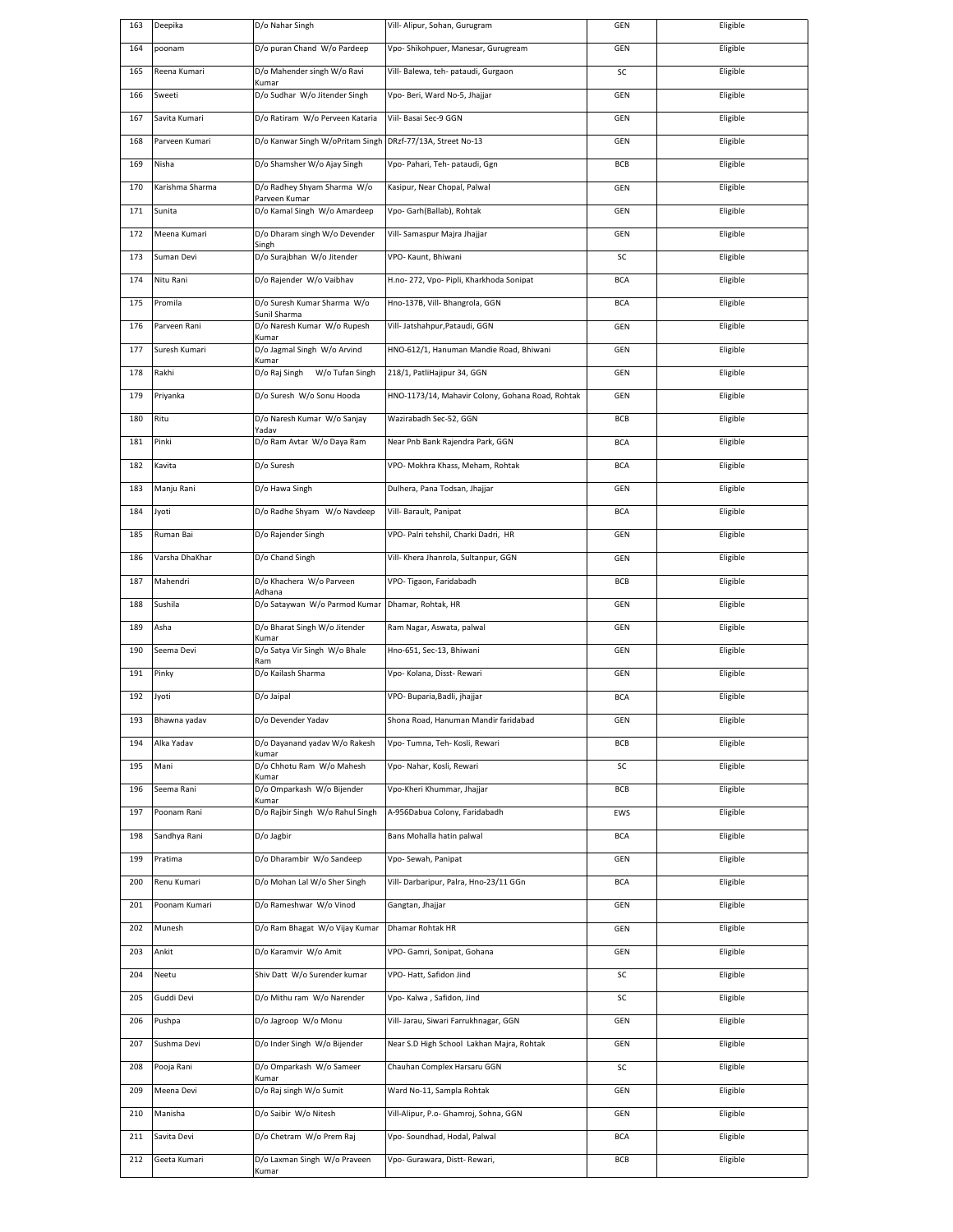| 213 | Preeti          | D/o Harkesh W/o Bhagel                  | Hno-265, Vill- Hindol, Teh- Dadri, Charkhi Dadri               | BCB        | Eligible |
|-----|-----------------|-----------------------------------------|----------------------------------------------------------------|------------|----------|
| 214 | Rekha Devi      | D/o DharamBir W/o pardeep<br>kumar      | Nilgiri Colony Bass Road Dharuhera, Rewari                     | <b>BCA</b> | Eligible |
| 215 | Salochna        | D/o Roshan lal W/o Raju                 | 67, Gali No-2 Nk Factory. Krishan Nagar GGN                    | <b>BCA</b> | Eligible |
| 216 | Nidhi Rani      | D/o Surendera Kumar                     | Vill- Harsaru, Garhi Harsaru GGN                               | SC         | Eligible |
| 217 | Laxmi Devi      | D/o RamMehar W/o Pawan Kumar            | Hno- 4158/31, Block-D, Rajendra Park, GGn                      | SC         | Eligible |
| 218 | Babeena Kumari  | D/o Patram W/o Deepak Kumar             | Vill-nMukandpur Basai, Rewari                                  | ESM        | Eligible |
| 219 | Renu            | D/o Sukhbir Singh W/o Naresh            | HNO-92/2, Ground Floor Dayanand Colony, GGN                    | GEN        | Eligible |
| 220 | Meena Rani      | Kumar<br>D/o Virendra Kumar W/o Pawan   | HNO-358, Baskusla, GGN                                         | <b>BCA</b> | Eligible |
| 221 | Pooja Devi      | Kumar<br>D/o Karmbir W/o Sandeep        | Ghousgarh 26, Jamal Pur, GGN                                   | <b>BCB</b> | Eligible |
| 222 | Ritu            | D/o Hansraj                             | Ward No-4, Rampur, Pataudi, GGN                                | SC         | Eligible |
| 223 | Babita          | D/o Dharam Pal W/o Narender             | Vill-Gudhri, Achej, Jhajjar HR                                 | EWS        | Eligible |
| 224 | Usha            | Singh<br>D/o Daleep Singh W/o Ashok     | Vpo-Gothra Tappa Dahina, Rewari                                | SC         | Eligible |
| 225 | Maya Kumari     | Kumar<br>D/o Babu Lal Yadav W/o Bhim    | Vill- Siha P.o- Luhana < Rewari                                | BCB        | Eligible |
| 226 | Ritu            | Singh+D283<br>D/o Kirparam              | Vill- Jatauli, Hailymandi, GGN                                 | SC         | Eligible |
| 227 | Tara Wati       | D/o Bihari lal W/o Manoj Kumar          | Vill- Siha Town Siha, Dahian, Rewari                           | <b>BCB</b> | Eligible |
| 228 | Jyoti yadav     | D/o Ved Prakash Yadav W/o               | Vill-Siha, Tehsil - Luhan, Rewari                              | BCB        | Eligible |
|     |                 | Rupesh Kumar                            |                                                                |            |          |
| 229 | Jyoti           | D/o Radhe Shyam                         | Kheri Sultan, Kheri, Taluka Patoda, Jhajjar                    | SC         | Eligible |
| 230 | Nisha Kumari    | D/o Om Parkash W/o Anil Kumar           | Vill Dhania p.o Salhawas, Jhajjar                              | GEN        | Eligible |
| 231 | Sanju           | D/o Jagmal Singh W/o Jatbir Yadav       | Vill- Jhunsarai, P.o- Patli, Distt-GGN                         | GEN        | Eligible |
| 232 | Rekha Devi      | D/o Kashi Ram W/o Yogesh Chand          | 31, Khalilpur 272, GGN                                         | GEN        | Eligible |
| 233 | Sushila Kumari  | D/o sarjeet Singh W/o Vijender          | vpo- Jhamuwas, Teh- Tauru, Distt- Nuh                          | SC         | Eligible |
| 234 | Preeti          | D/o Somesh Kumar                        | Jaitpur, Chhapar, Jhajjar                                      | SC         | Eligible |
| 235 | Rakhi           | D/o Somesh Kumar                        | Jaitpur, Chhapar, Jhajjar                                      | SC         | Eligible |
| 236 | Suman Kumari    | D/o Balwant Singh W/o Vijendra<br>Singh | VPO- Ghumansar Kalan, Chirwa, Rajasthan                        | SC         | Eligible |
| 237 | Jyoti           | D/o Omparkash W/o Rohit                 | Hno-188, vill- Panchi Jattan, Sonipat,                         | GEN        | Eligible |
| 238 | Rekha Rani      | D/o Partap Singh                        | A-49, Sanjay Gram Near Old Delhi Road GGN                      | GEN        | Eligible |
| 239 | Anita           | D/o Tara Chand W/o Mahesh<br>Kumar      | Vill- Khanpur, P.o- Khor, Pataudi, GGN                         | SC         | Eligible |
| 240 | Manjeet Kumari  | D/o Madan Lal W/o Roopender<br>Kumar    | VPO- Kuranav, Panipat                                          | SC         | Eligible |
| 241 | Pinky           | D/o Rambir W/o Amit Sharma              | VPO- Chirya ,Charkhi, Dadri                                    | GEN        | Eligible |
| 242 | Soniya          | D/o Mukesh Sharma                       | Hno-112, Ward No-2, Todapur, Haily Mandi, GGN                  | GEN        | Eligible |
| 243 | Preeti          | D/o Naresh Kumar W/o Ajay Rao           | Wazirabadh Sec-52, GGN                                         | BCB        | Eligible |
| 244 | Naveen Muwal    | D/o Ajit Singh Muwal                    | HNO- 8, Street No-1, Ashok Vihar PH-3 GGN                      | SC         | Eligible |
| 245 | Sangeeta Gulia  | D/o Naresh Kumar W/o Ashok              | VPO- Sisar Khas, Meham, Rohtak                                 | GEN        | Eligible |
| 246 | Ranjana Kataria | Kumar<br>D/o Surender Singh W/o Amit    | RZ-A-283/2, Gali No-4Sadh Nagar Palam ,Delhi                   | SC         | Eligible |
| 247 | Mukesh rani     | Kumar<br>D/o Ramkishan W/o Shishpal     | 286/11 Near Nh-8 Hans Enclave GGn                              | GEN        | Eligible |
| 248 | Sunita Devi     | D/o Jagdev Singh W/o Kapoor             | Vill- Makhsuspur, P.o Hamidpur, Narnaul,                       | GEN        | Eligible |
| 249 | Babita          | Singh<br>W/o Gajender Singh             | Mahendragarh<br>362/1 Sarai Khwaja, Chopal Wali Gali Faridabad | <b>BCA</b> | Eligible |
| 250 | Ritu            | D/o Ranbir Singh W/oSuresh              | Vpo- Birar, Jhajjar                                            | GEN        | Eligible |
| 251 | Babli Saini     | Kumar<br>D/o Hanuman Sahay Saini W/o    | Near Bijli Bord, Bawal, Rewari                                 | BCB        | Eligible |
| 252 | Usha            | Balwant<br>D/o Balbir W/o Om Parkash    | Vpo- Madana Kalan, Beri, Jhajjar                               | SC         | Eligible |
| 253 | Suman           | D/o Ramjas W/o Sandeep Kumar            | Vpo- Santo, Neemrana, Alwar                                    | GEN        | Eligible |
| 254 | Ishu            | D/o Raja Ram                            | Vill- Siha, Luhan Distt- Rewari                                | EWS        | Eligible |
| 255 | Kavita          | D/o Rajender W/o Lokesh Kumar           | Hno- 219, Ward No-7, Baba Hardeva Colony GGN                   | <b>BCA</b> | Eligible |
| 256 | payal           | d/o satbir                              | vpo mandkola teh. Hatin distt. Palwaal                         | <b>BCA</b> | Eligible |
| 257 | Preeti          | D/o tara chand                          | vpo rangpuri ,Delhi                                            | GEN        | Eligible |
| 258 | soma            | d/o krishan kumar                       | farukhnagar, gurugram                                          | GEN        | Eligible |
| 259 | KAVITA RANI     | D/O BALBIR SINGH                        | SEC. 10 GURUGRAM                                               |            | Eligible |
|     |                 |                                         |                                                                | GEN        |          |
| 260 | SHARMILA        | D/O ROHTASH                             | VPO BURAWAS DISTT JHAJJAR                                      | GEN        | Eligible |
| 261 | RENU            | D/O RAJBIR                              | VPO RAMBAS JHAJJAR                                             | GEN        | Eligible |
| 262 | Parveen Kumari  | D/O SUBE SINGH                          | VPO GADANIA, MAHENDARGARH                                      | SC         | Eligible |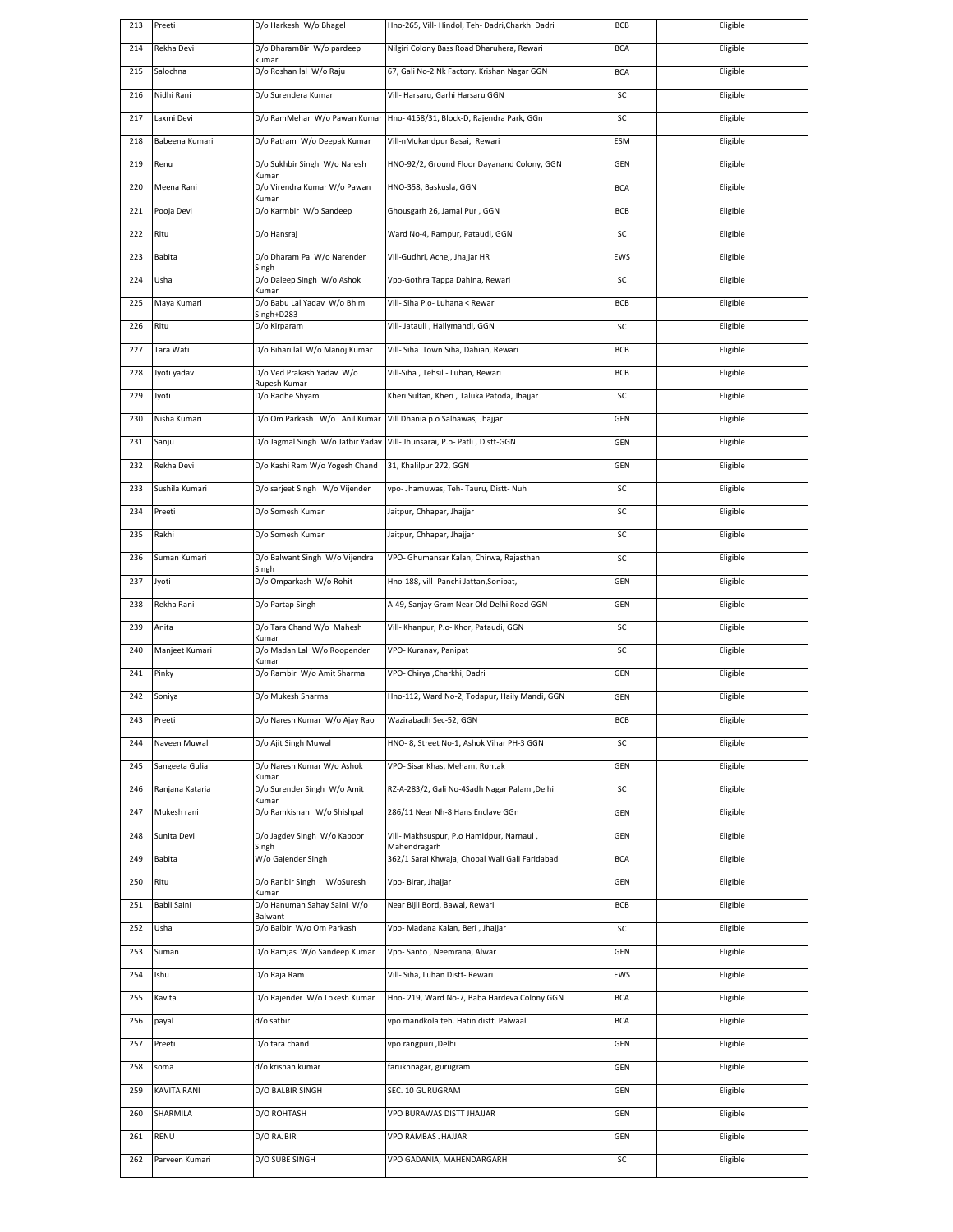| 263        | POOJA RANI               | D/O SUBHASH                                                      | VPO MADHANA KALAN, JHAJJAR                                                  | SC         | Eligible             |
|------------|--------------------------|------------------------------------------------------------------|-----------------------------------------------------------------------------|------------|----------------------|
| 264        | SEEMA                    | D/O VISHNU DUTT                                                  | VPO ATELAKHURD, CHARKHI DADRI                                               | SC         | Eligible             |
| 265        | SAROJ KUMARI             | D/O MAHADEV PRESAD                                               | H.NO. 675 REWARI                                                            | GEN        | Eligible             |
| 266        | MEENAKSHI                | D/O ANAND PRAKASH                                                | VPO LATH, SONEPAT                                                           | SC         | Eligible             |
| 267        | <b>RENU KUMARI</b>       | D/O STAPAL                                                       | BABUA THOK GADHI PATTI HODAL                                                | GEN        | Eligible             |
| 268        | RAJBALALA                | D/O PRAKASH                                                      | VIKAS NAGAR REWARI                                                          | SC         | Eligible             |
| 269        | <b>ANITA KUMARI</b>      | D/O SURAT SINGH                                                  | PALHAWAS , REWARI                                                           | SC         | Eligible             |
| 270        | NEETU                    | D/O GYANCHAND                                                    | HAQDARPUR, GURUGRAM                                                         | <b>BCA</b> | Eligible             |
| 271        | POOJA                    | MEERSINGH                                                        | Vill- Dhokia P.o - B.K Pur , Rewari                                         | SC         | Eligible             |
| 272        | Santosh                  | W/o Sunil<br>D/o Ramesh Kumar                                    | Vpo-Titoli Pana 8, Distt-Rohtak                                             | <b>BCA</b> | Eligible             |
| 273        | Manjna                   | KUmar<br>D/o Rajender Singh D/o Sandeep                          | VPO- Sorkhi, , Teh-Hasnsi, Distt-Hisar                                      | GEN        | Eligible             |
| 274        | Rekha Bai                | Singh<br>D/o Subhe singh W/o Sanjay                              | Harinagar Duna, Teh- Farrukhnagar, GGN                                      | GEN        | Eligible             |
| 275        | Jyoti                    | D/o Ramesh Kumar                                                 | 62, Baskushla, 127, P.O - Bhangrola, GGN                                    | <b>BCA</b> | Eligible             |
| 276        | Rachna                   |                                                                  |                                                                             | SC         | Eligible             |
|            | ChanChal                 | D/o Bhagat Singh<br>D/o Bali Ram                                 | Vpo- Noorgarh, Gteh- Pataudi, GGN                                           |            |                      |
| 277        |                          |                                                                  | Vpo- Patli -Hazipur, Farrukhnagar, GGN                                      | SC         | Eligible             |
| 278        | Monika                   | D/o Ramesh Chander W/o Ravi                                      | Vpo-Yaqubpur, Jhajjar                                                       | Gen        | Eligible             |
| 279        | Asha Rani                | D/o Tika Ram W/o Sunil                                           | Vpo- Silani Pann(Zalim), Jhajjar                                            | EWS        | Eligible             |
| 280        | Ruby Devi                | D/o Joginder Singh W/o Arvind<br>Kumar                           | Hno-56/27, Gali No-3&4, Pritam Colony, Jhajjar                              | <b>GEN</b> | Eligible             |
| 281        | ChanChal                 | W/o Karan Singh Yadav                                            | Hno-399/22, Gali No-15, Shivaji Park, GGn                                   | BCB        | Eligible             |
| 282        | Meenakshi                | D/o Ashok Kumar W/o Rajneet                                      | Vill- Jajru, P.o Sagarpur, BLB, FBD,                                        | <b>BCA</b> | Eligible             |
| 283        | Jyoti                    | D/o Narender W/o Ravinder                                        | Hno-23, Sec-10, GGN                                                         | Gen        | Eligible             |
| 284        | Renu                     | D/o Jaibir W/o Mahender                                          | Viil- Sohansra, Bhiwani                                                     | SC         | Eligible             |
| 285        | Parveen Kaur             | D/o Satbir Singh W/o Basant Singh                                | Vpo-Basai, GGN                                                              | SC         | Eligible             |
| 286        | Suman Kumari             | D/o Khem chand W/o Omparkash                                     | Vill- Kalsada, Teh- Hathin, Palwal                                          | SC         | Eligible             |
| 287        | Dimple                   | D/o Dharmbir Singh                                               | Vill- Ishrana, Po-RamBass, Teh- Kanina                                      | GEN        | Eligible             |
| 288        | Ritu Kumari              | D/o Ghasi ram W/o Naveen Kumar                                   | Vill- Babepur, Jhajjar                                                      | Gen        | Eligible             |
| 289        | Neelam                   | D/o Meer Singh W/o Daljeet Singh                                 | New Police Line, Manesar GGN                                                | Gen        | Eligible             |
| 290        | Priyanka Kumari          | D/o Om Parkash W/o Naresh                                        | Near Capital Mall, Bhiwali, Alwar, Rajasthan                                | GEN        | Eligible             |
| 291        | Rachna Kumari            | Kumar Yadav<br>D/o Bharat Lal W/o Hansraj                        | VPO- Prithla, Th-palwal, Palwal                                             | GEN        | Eligible             |
| 292        | Kavita                   | D/o Sarjeet Singh W/o Pawan                                      | Vpo- Kahari Th- Jhajjar, JJR                                                | GEN        | Eligible             |
| 293        | Shahina                  | D/o Kaamal                                                       | V-Neemka, Th- Punhana, Mewat                                                | RCR        | Eligible             |
| 294        | Usha Devi                | D/o Lila ram W/o Rajesh                                          | VPO-Chieear, Rewari                                                         | SC         | Eligible             |
| 295        | Manju                    | D/o Dharampal W/o Rahul                                          | VPO- Dharana, TH-Beri, JJR                                                  | <b>GEN</b> | Eligible             |
| 296        | Sudesh Kumari            | D/o Malkhan Singh W/o pankaj                                     | V-Mohlara, PO-Ratt Kalan, Th- Ateli Mandi,                                  | GEN        | Eligible             |
| 297        | Babita rani              | kumar<br>D/o Raj Singh W/o Rajesh                                | Mahendergarh<br>Vpo- Rohad, Distt- Jhajjar, Teh- Bhadurgarh 124501          | GEN        | Eligible             |
| 298        |                          |                                                                  |                                                                             |            |                      |
| 299        | Monika                   | D/o Chander Bhan                                                 | Vpo- Dumerkha Khurd, Th-Uchana, Jind                                        | GEN        | Eligible             |
|            | Manju Kumari             | D/o Dharamchand W/o manoj                                        | Block C, Near Railway Factory, Gopal Najafgarh, Delhi                       | GEN        | Eligible             |
|            |                          | Kumar                                                            | Vpo- Subana, Th- Jhajjar, JJR                                               |            |                      |
| 300<br>301 | Ritu Kumari<br>Seema     | D/o Bijender Singh W/o Amit<br>D/o Hari prakash W/o Hari Om      | Galii 6, Mahalaxmi Garden Rajendra Park, GGN                                | GEN<br>GEN | Eligible<br>Eligible |
| 302        | Pooja                    | D/o Dairam W/o Samunder                                          | Kheri Bura, Ch-Dadri                                                        | GEN        | Eligible             |
| 303        | Renu                     |                                                                  | VPO- Jhinjhar, Ch-Dadri                                                     | GEN        | Eligible             |
| 304        | Jyoti                    | D/o Shamsher Singh W/o Shree<br>Bhagwan<br>D/o Krishan Kumar     | VPO- Achina, Ch-Dadri                                                       | BCB        | Eligible             |
| 305        |                          | D/o Jasbir Singh W/o Rajesh Kumar                                | V- Chimni, Th- Beri, JJR                                                    |            | Eligible             |
|            | Pooja                    |                                                                  |                                                                             | GEN        |                      |
| 306        | Sunita Kumari            | D/o Manoharlal, W/o Sajjan Kumar                                 | V-Kanti, Ateli , Mahendergarh                                               | SC         | Eligible             |
| 307        | Poonam                   | D/o Surajbhan W/o Jaidev                                         | Rajendra Colony, Bhiwani Chungi, Rohtak                                     | SC         | Eligible             |
| 308        | Sharmila Kumari          | D/o Ved Prakash W/o Vinod Kumar                                  | VPO- kalwari, Th- tauru, Nuh                                                | BCB        | Eligible             |
| 309        | Preeti                   | D/o Jaibir W/o Sachin                                            | VPO-Mankrola, GGN                                                           | GEN        | Eligible             |
| 310        | Suman Lata               | D/o Ramesh W/o Yashpal                                           | V- Gurukawas, Po-Bikaner, Distt-Rewari                                      | GEN        | Eligible             |
| 311<br>312 | Anju Choudhary<br>Sushma | D/o Shripal Choudhary W/o<br>Pardeep<br>D/o Om Parkash W/o Rahul | Jatshpur P. Hailymandi, Distt-GGN<br>Devi Pura, Ward No. 2, Gohana, sonipat | GEN<br>GEN | Eligible<br>Eligible |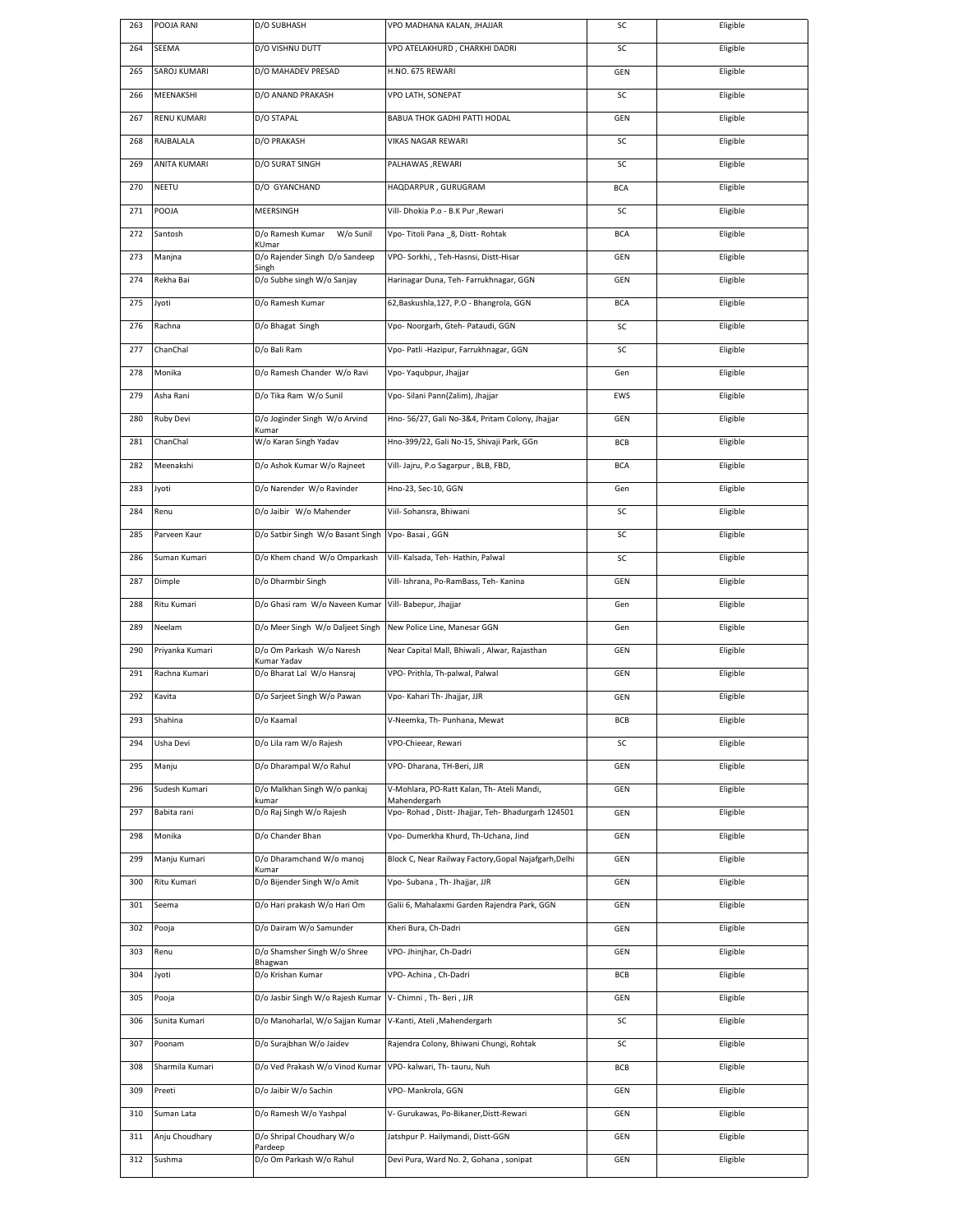| 313 | Pinki Kumari     | D/o Rakesh Kumar W/o Raj Kumar                   | Vpo- Dhatir, Palwal                                   | <b>BCA</b>  | Eligible                                                                     |
|-----|------------------|--------------------------------------------------|-------------------------------------------------------|-------------|------------------------------------------------------------------------------|
| 314 | Seema Rani       | D/o Ishwar Singh W/o Anit Singh                  | Tower Number-19, Flat Number -502 Avl-36 GGN          | GEN         | Eligible                                                                     |
| 315 | Sunita           | D/o Rajbir W/o Anil Kumar Rajliwal               | U-37/29 DLF Phase 3 GGN                               | <b>BCA</b>  | Eligible                                                                     |
| 316 | Brij Bala        | D/o Satayvir Singh W/o Anoop<br>Singh            | Vill- Bohrampur, Sohna GGN                            | GEN         | Eligible                                                                     |
| 317 | Nirmala          | D/o Pawan Kumar W/o Ramavtar<br>Sharma           | Hno-267/12, Jawahar Nagar, New Railway Road GGN       | GEN         | Eligible                                                                     |
| 318 | SANJU Jakhar     | d/o sahab ram W/o Subhash<br>Chander             | sheetla colony gurugram                               | <b>BCA</b>  | Eligible                                                                     |
| 319 | Seema Devi       | D/o Sukhbir W/o Kuldeep                          | VPO-Bhadani, Jhajjar                                  | <b>ESM</b>  | Eligible                                                                     |
| 320 | Santosh kumari   | D/o Azad Singh W/o RaJ Kumar                     | Gali No-3, Near Surat Hospital, Charkhi Dadri, HR     | SC          | Eligible if Category certificate produced                                    |
| 321 | Neelam           | D/o Satbir Singh W/o Mukesh<br>Kumar             | Hno-78, Gali No-2, Ekta Enclave, Maruti Kunj GGN      | SC          | Eligible if Category certificate produced                                    |
| 322 | Babita Kumari    | D/o Virendra Yadav W/o Sandeep<br>Kumar          | Sundrah, Kanina, Mahendragarh                         | <b>BCB</b>  | Eligible if Category certificate produced                                    |
| 323 | Renu Devi        | D/o Mahabir Singh W/o Sajjan<br>Kumar            | Gupta Colony, Near Shiiv Mandir, Gurugram             | <b>BCB</b>  | Eligible if Category certificate produced                                    |
| 324 | Sapna            | D/o Ved Parkash                                  | Vpo -Manesar, Gurgaon                                 | <b>BCB</b>  | Eligible if Category certificate produced                                    |
| 325 | Bhawani Devi     | D/o Kishan Singh<br>W/o<br>Naresh Kumar          | Vpo- Kanti, Distt- M.Garh, Teh- Narnaul, Pin.N-123021 | EWS         | Eligible if Category certificate produced                                    |
| 326 | Kajal            | D/o Shivram                                      | H.no-135 Balaji Mandir palwal                         | <b>BCA</b>  | Eligible if Category certificate produced                                    |
| 327 | Laxmi Devi       | D/o Sushil Kumar W/o Satish<br>Kumar             | Gali No #, TulaRamVihar. Goapal Dev Chock, Rewari     | SBC         | Not Eligible due to HNRC not attached &<br>10th & 12th Marksheet also not    |
| 328 | Asha Rani        | D/o Omparkash W/o Anil Kumar                     | Silani, Jhajjar                                       | SC          | Not Eligible due to HNRC not attached &<br>Cat. Certificate not attached     |
| 329 | pooja kumari     | D/o Ramswaroop w/o<br>parmananad                 | vill-puniska,rewari                                   | <b>BCA</b>  | Not Eligible due to HNRC not attached &<br>Category certificate not attached |
| 330 | Rajbala          | D/o Khyali W/o Kuldeep                           | Vill-Chapaar, Distt- Jhajjar (HR) Pin.No- 124108      | GEN         | Not Eligible due to HNRC not Availabe                                        |
| 331 | Neetu Bai        | D/o Mahender W/o Inderjeet                       | VPO-Lokra.Pataudi.GGN                                 | Sc          | Not Eligible due to HNRC not Availabe                                        |
| 332 | Babli Rani       | D/o Sube Singh W/o Rajesh kumar                  | Dharampura main Bazar jjr road, bahadurgarh           | <b>BCA</b>  | Not Eligible due to HNRC not Availabe                                        |
| 333 | Omwati           | D/o Ved Parkash W/o Mukesh<br>Kumar              | Nilaheri ,salhawas,jhajjar                            | <b>BCB</b>  | Not Eligible due to HNRC not Availabe                                        |
| 334 | Neena Rani       | D/o Shyam Singh W/o Mahesh                       | Swami Chowk , Sadhrana ki Dhani , GGN                 | SC          | Not Eligible due to HNRC not Availabe                                        |
| 335 | pooja            | D/o Rajkumar W/o Sandeep                         | VPO- Kheri jat, Badli ,Jhajjar                        | GEN         | Not Eligible due to HNRC not Availabe                                        |
| 336 | Vandana          | D/o Omparkash                                    | Vpo- Mirzapur, mahendergarh                           | SC          | Not Eligible due to HNRC not Availabe                                        |
| 337 | Keshav           | D/o Ramphal W/o Payare Lal                       | <b>Bichhor Mewat</b>                                  | <b>BCA</b>  | Not Eligible due to HNRC not Availabe                                        |
| 338 | Pooja            | D/o Umed Singh                                   | Vpo-Hamayapur, JJR                                    | GEN         | Not Eligible due to HNRC not Availabe                                        |
| 339 | Sudesh Kumari    | D/o Somdutt W/o Sandeep Kumar                    | Vill- Ehnoki No-1, Rewari                             | <b>BCB</b>  | Not Eligible due to HNRC not Availabe                                        |
| 340 | Rajni            | D/o Jagbir                                       | Vpo-Chhara ,Jhajjar                                   | GEN         | Not Eligible due to HNRC not Availabe                                        |
| 341 | Mankala          | D/o Subhash Chander W/o<br>Ravinder              | Matanhail, Jhajjar                                    | SC          | Not Eligible due to HNRC not Availabe                                        |
| 342 | Madhumita Kumari | D/o Indrajeet Thakur W/o Sujeet<br>Kumar         | Hno-21D, Surat Nagar, PH-I, Gurugram                  | GEN         | Not Eligible due to HNRC not Availabe                                        |
| 343 | Anita Kumarı     | D/o Amilal W/o Dalip Kumar                       | Hno- G22, Vill Bhondsi, Sohan, GGN                    | GEN         | Not Eligible due to HNRC not Availabe                                        |
| 344 | Bharti Rohilla   | D/o Ravinder Kumar Rohilla W/o<br>Prince Rohilla | Hno- 554, Ward No-18, Gali No-9, Jhajjar              | <b>BCA</b>  | Not Eligible due to HNRC not Availabe                                        |
| 345 | Poonam           | D/o Balkishan W/o Jitender                       | Vill- Madhana Khurd, jhajjar                          | SC          | Not Eligible due to HNRC not Availabe                                        |
| 346 | Pooja Devi       | D/o Ramchander W/o Sachin                        |                                                       | SC          | Not Eligible due to HNRC not Availabe                                        |
| 347 | Neetu Kumari     | D/o Ramotar W/o Dharmender                       | Hno- 829, Charki Dadri                                | GEN         | Not Eligible due to HNRC not Availabe                                        |
| 348 | Samay Vati       | D/o Saitram W/o Brijesh                          | Vill- Kondal, Teh- Hathin, Palwal                     | GEN         | Not Eligible due to HNRC not Availabe                                        |
| 349 | Aabida Bano      | D/o Mohd. Kasam                                  | Skikrawa192, Mewat                                    | BCB         | Not Eligible due to HNRC not Availabe                                        |
| 350 | SAPNA            | D/O ASHOK Kumar W/o Hemant                       | SECTOR 21 ROHINI DELHI                                | SC          | Not Eligible due to HNRC not Availabe                                        |
| 351 | VEENU KUMARI     | D/O MAHENDEER SINGH                              | H.NO. 278 JIND HATH                                   | GEN         | Not Eligible due to HNRC not Availabe                                        |
| 352 | Ravina           | D/o Subhash Chander                              | VPO- Dadri toye, TEH- Badli, Jhajjar                  | SC          | Not Eligible due to HNRC not Availabe                                        |
| 353 | Poonam Devi      | D/o Balwan Singh W/o Karmvir<br>Singh            | Hno- 188, Vpo- Basai , GGN                            | GEN         | Not Eligible due to HNRC not Availabe                                        |
| 354 | Pooja Kumari     | D/o UdayRam W/o Naresh                           | Waed 16, Chhawani, JJR                                | <b>BCB</b>  | Not Eligible due to HNRC not Availabe                                        |
| 355 | Rekha            | D/o Ishwar Singh                                 | Raniya Colony, Ward 15, Jhajjar                       | SC          | Not Eligible due to HNRC not Availabe                                        |
| 356 | Suman            | D/o Balwan Singh                                 | Near DPG College, Sec-72, Vill- Tikri, GGN            | GEN         | Not Eligible due to HNRC not Availabe                                        |
| 357 | Neha             | D/o Jagbir Singh                                 | Hissar bypass, Shastri Nagr, Rohtak                   | GEN         | Not Eligible due to HNRC not Availabe                                        |
| 358 | Sanju            | D/o Ramkumar W/o Joginder                        | Vpo- Bhuslana, Th- safidon, Jind                      | <b>B CA</b> | Not Eligible due to HNRC not Availabe                                        |
| 359 | Santosh kumari   | D/o Sanjay Kumar W/o Ankit Kumar                 | Vpo-Berka, Th-Sohna, GGN                              | <b>BCA</b>  | Not Eligible due to HNRC not Availabe                                        |
| 360 | KOMAL            | D/O DILIP SINGH                                  | VPO MITROHAN NEW DELHI                                | SC          | Not Eligible due to Registration<br>Certificate from Delhi not from Haryana  |
| 361 | KAVITA DEVI      | D/o Ram singh                                    | PATEL NAGAR GURUGRAM                                  | GEN         | Not Eligible due to Registration<br>Certificate from Punjab not from         |
| 362 | Poonam           | D/o Vikram Singh W/o Netra Pal<br>Yadav          | Gali 11, Near sabji Mandi, Rajiv Nagar, GGN           | BCB         | Not Eligible due to Registration<br>Certificate from R ajasthan not from     |
|     |                  |                                                  |                                                       |             |                                                                              |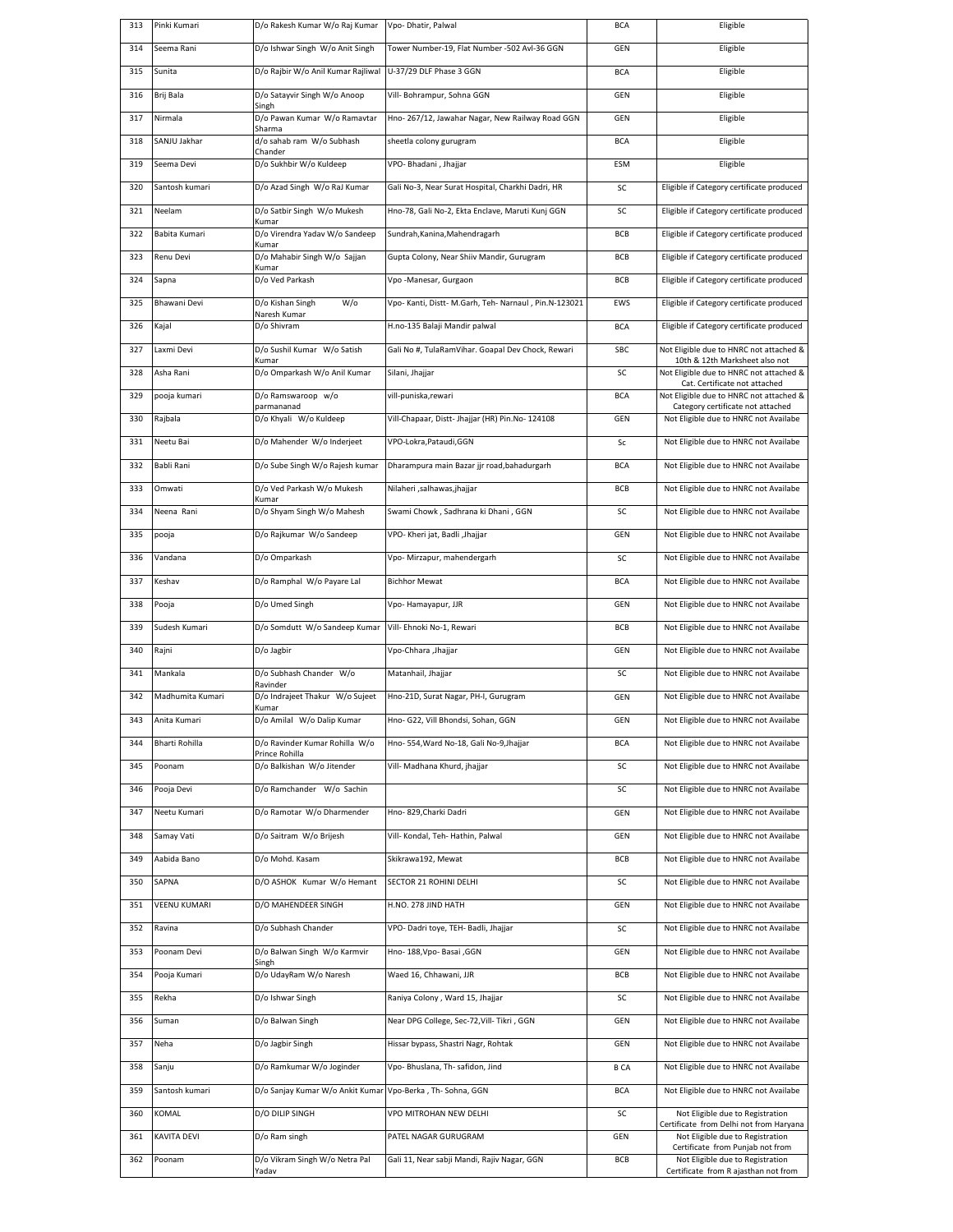| 363 | lalita        | D/o Chand Singh W/o Upkar singh | Dulhera, Bahadurgarh                               | GFN | Not Eligible due to Registration form<br>Delhi not from Haryana |
|-----|---------------|---------------------------------|----------------------------------------------------|-----|-----------------------------------------------------------------|
| 364 | Suman         | D/o Pardeep Kumar               | Panchawali Colony, Daultabad, Gurgaon (HR) 122066  | SC. | Not Eligible due to Registration from<br>Punjab                 |
| 365 | Suman Lata    | D/o Suresh Pal W/o Lovekesh     | V-Bibipur PO-Amadalpur, Th- Jagadhari, Yamunanagar | SC. | Reject due to Fees not Submitted                                |
| 366 | <b>Babita</b> | D/o Chunnilal W/o Kaluram       | Vpo- Ahrod, Rewari                                 | SC. | Reject due to Fees not Submitted                                |
| 367 | Priva         | D/o Satveer Singh W/o Amit      | VPO- Nihalawas, Mohindergarh                       | SC. | Reject due to Fees not Submitted                                |
| 368 | Rajwanti      | D/o Mahender Singh W/o jaswant  | V- Mohamadpur PO- Balasar, Rahina, Sirsa           | SC. | Reject due to Fees not Submitted                                |
| 369 | Bintu         | D/o Hari Singh W/o Sanjay       | Vpo-Banbhori, Th-Barwala, Hisar                    | SC  | Reject due to Fees not Submitted                                |
| 370 | Poonam        | W/o Subhash Chander             | Vpo- Pathan-tokas, Hissar                          | SC. | Reject due to Fees not Submitted                                |
| 371 | Rokaiya Bano  | D/o Sher Muhmmad                | Parsara Judan, Po- Bihara Harpur, Nagara (UP)      | GEN | Reject due to Fees not Submitted                                |

|                              |                                |                                                          | <b>SCRUTINY OF DOCUMENTS FOR THE POST OF AMO, No. of Post -1 (Gen)</b>                               |            | (Advt. given on                                              |
|------------------------------|--------------------------------|----------------------------------------------------------|------------------------------------------------------------------------------------------------------|------------|--------------------------------------------------------------|
|                              |                                |                                                          | $12 - 11 - 2021$                                                                                     |            |                                                              |
| Sr. No.                      | Name                           | <b>Father's/Husband Name</b>                             | <b>Address</b>                                                                                       | Category   | Comments before given roll No.                               |
| $\mathbf{1}$                 | Yogita                         | D/O Shiv Narayan Sharma                                  | H.no. 49/1, Near Saini College, Kirpal Nagar, Rohtak,<br>Pin-124001                                  | Gen        | Eligible                                                     |
| $\overline{2}$               | Madhulika                      | D/o Balbir Singh Dabas<br>W/o Naveen berwal              | H.no-304/14 kripal Nagar Rohtak                                                                      | Gen        | Eligible                                                     |
| 3                            | Aakenki Rao                    | W/o Hemant                                               | Vill- Nangli Parsapur, Post - Nangal Shabazpur Teh.<br>Bawal, Distt- Rewari (Haryana) Pin.No- 123501 | <b>BCB</b> | Eligible                                                     |
| $\overline{4}$<br>Pooja rani | D/o Naffe Singh<br>W/o Navdeep | Vill-Mandawar, Teh- Sohna, Distt- Gurugram(HR)<br>122103 | Gen                                                                                                  | Eligible   |                                                              |
| 5                            | Kajal Dabas                    | D/o Virender Dabas                                       | 627/17 Model Town, Ward No-18, Jhajjar (HR) 124103                                                   | Gen        | Eligible                                                     |
| 6                            | Deepika                        | D/o Baljeet Singh<br>W/o Virender                        | Bamnola, Teh, Basdli, Distt-Jhajjar, 124105                                                          | GEN        | Eligible                                                     |
| $\tau$                       | Manisha rani                   | D/o Ashok kumar namwal<br>W/o deepak kumar               | H.No 358 Rewari 123401                                                                               | Gen        | Eligible                                                     |
| 8                            | Varsha                         | D/o Mahender Singh                                       | H.no 88/12 Kalnaur kalan Rohtak 124113                                                               | Gen        | Eligible                                                     |
| 9                            | Deepika sharma                 | D/o Kulbhushan sharma<br>W/o Amankant Sharma             | H.no. 906 2nd Floor Sec 47 GGN 122001                                                                | Gen        | Eligible                                                     |
| 10                           | Ritu Sharma                    | D/o Chandi Ram                                           | VPO- Nehia Distt-Fatehabad 125112                                                                    | Gen        | Eligible                                                     |
| 11                           | Sangeeta Dalal                 | D/O Bishanpal Singh Dalal                                | H.No 3424 Housing Board Sec-9 Bahadurgarh                                                            | Gen        | Eligible                                                     |
| 12                           | Chanchal                       | D/o Balwan                                               | Vpo-Buroli, Distt Rewari                                                                             | Bc-B       | Eligible if Degree produced                                  |
| 13                           | Priya                          | Ravindra Singh raghav                                    | VPO- Lohat Distt- Jhajjar124105                                                                      | Gen        | Eligible if Degree produced                                  |
| 14                           | Alka Yadav                     | D/o jaipal yadav<br>W/o Sanjay yadav                     | Flat no-104 tower -6 Vipul Garden Dharuhera, Rewari<br>Haryana                                       | Gen        | Eligible if Degree produced                                  |
| 15                           | Ritu raghav                    | D/o Hukam Singh                                          | Ward no 5 Shiv Colony Baluda Sohna GGN                                                               | Gen        | Eligible if Degree produced                                  |
| 16                           | Nidhi                          | D/o Virender Yadav<br>W/o Aman                           | Vpo-Nimriwali Distt Bhiwani                                                                          | Gen        | Eligible if renewal of Registration &<br>Degree produced     |
| 17                           | Naseeb                         | D/o Jaideep                                              | H.no 208 Bass satnali Mahendragarh                                                                   | Gen        | Eligible if renewal of Registration &<br>Degree produced     |
| 18                           | Richa Rani                     | D/o Govind Singh<br>W/o hitender Singh                   | H.no 355/31B Gali no 14 Ashok Vihar Phase 2 GGN                                                      | Gen        | Eligible if renewal of Registration<br>produced              |
| 19                           | Shushma Bhati                  | D/o Veerpal Singh<br>W/o Shiv Kumar                      | <b>B147 Sarswati Enclave GGN</b>                                                                     | Gen        | Eligible if renewal of Registration<br>produced              |
| 20                           | Alka                           | D/o Hirala<br>W/o Sandeep                                | Vpo- Gurana teh-hansi, Hisar 125001                                                                  | Gen        | Eligible if renewal of Registration<br>produced              |
| 21                           | Esha Chaudhary                 | D/o Raj Singh Sehrawat<br>W/o Dal singh lathwal          | H.no 1912 Sec- 46 GGN                                                                                | Gen        | Not Eligible due to (Age more than 42<br>yrs.)               |
| 22                           | Apurva                         | D/o Rajender parshad<br>W/o Sumit                        | 1306 Sec-9A Near Esic Hospital GGN 122001                                                            | Gen        | Not Eligible due to basic qulification<br><b>BHMS Degree</b> |

|                | Scrutiny of Documents FOR THE POST OF Public Health Manager (NUHM) No. of Post -5 (Gen) (Advt. given on 12-11-2021) |                                              |                                             |            |                                         |  |
|----------------|---------------------------------------------------------------------------------------------------------------------|----------------------------------------------|---------------------------------------------|------------|-----------------------------------------|--|
| Sr. No.        | Name                                                                                                                | <b>Father's/Husband Name</b>                 | <b>Address</b>                              | Category   | Comments before given roll No.          |  |
|                | Priya redhu                                                                                                         | D/o Ramesh kumar                             | H.No 2/1 block no. 231 jind 126102          | Gen        | Eligible                                |  |
| $\overline{2}$ | Dr. Annu Hooda                                                                                                      | D/o Dayanand                                 | Vpo-Khidwali Distt-rohtak 124303            | Gen        | Eligible                                |  |
| 3              | Priyanka Sepat                                                                                                      | D/o Chaina Ram W/O Vijay Singh               | Flat-11 Rakashak Apartment gurugram         | Gen        | Eligible                                |  |
| 4              | Parveen                                                                                                             | S/o Balwan singh                             | H.No 445 lind 126102                        | <b>BCA</b> | Eligible                                |  |
| 5              | Ritu raghav                                                                                                         | D/o Hukum singh                              | shiv colony gurugram 122103                 | GEN        | Not Eligible due to basic Qualification |  |
| 6              | lalita                                                                                                              | D/o Krishan Kumar W/o<br>Bhupendetr          | Vill- Ushmapur (181) Reewari P.No- 123035   | <b>BCA</b> | Not Eligible due to basic Qualification |  |
| $\overline{7}$ | Neeru verma                                                                                                         | D/o PC verma                                 | H.no. 213, Gali No 6 Gurugram 122001        | SC.        | Not Eligible due to basic Qualification |  |
| 8              | Priya                                                                                                               | D/o ravinder singh raghav                    | vpo-lohat, Jhajjar, 124105                  | Gen        | Not Eligible due to basic Qualification |  |
| 9              | Deepika verma                                                                                                       | D/o Rejendra verma W/O Kamal<br>Kishor verma | 263/21 Gali no. 6 Gandhi nagar Gurugram     | <b>BCB</b> | Not Eligible due to basic Qualification |  |
| 10             | Tanya Saluja                                                                                                        | D/o Shyam Sundar saluja                      | 105 Huda market sec-14 Gurugram             | Gen        | Not Eligible due to basic Qualification |  |
| 11             | Virender kumar                                                                                                      | S/o Satbir Singh                             | Vpo- Ladpur teh-Badli Distt- ihaiiar 124105 | <b>FWS</b> | Not Eligible due to basic Qualification |  |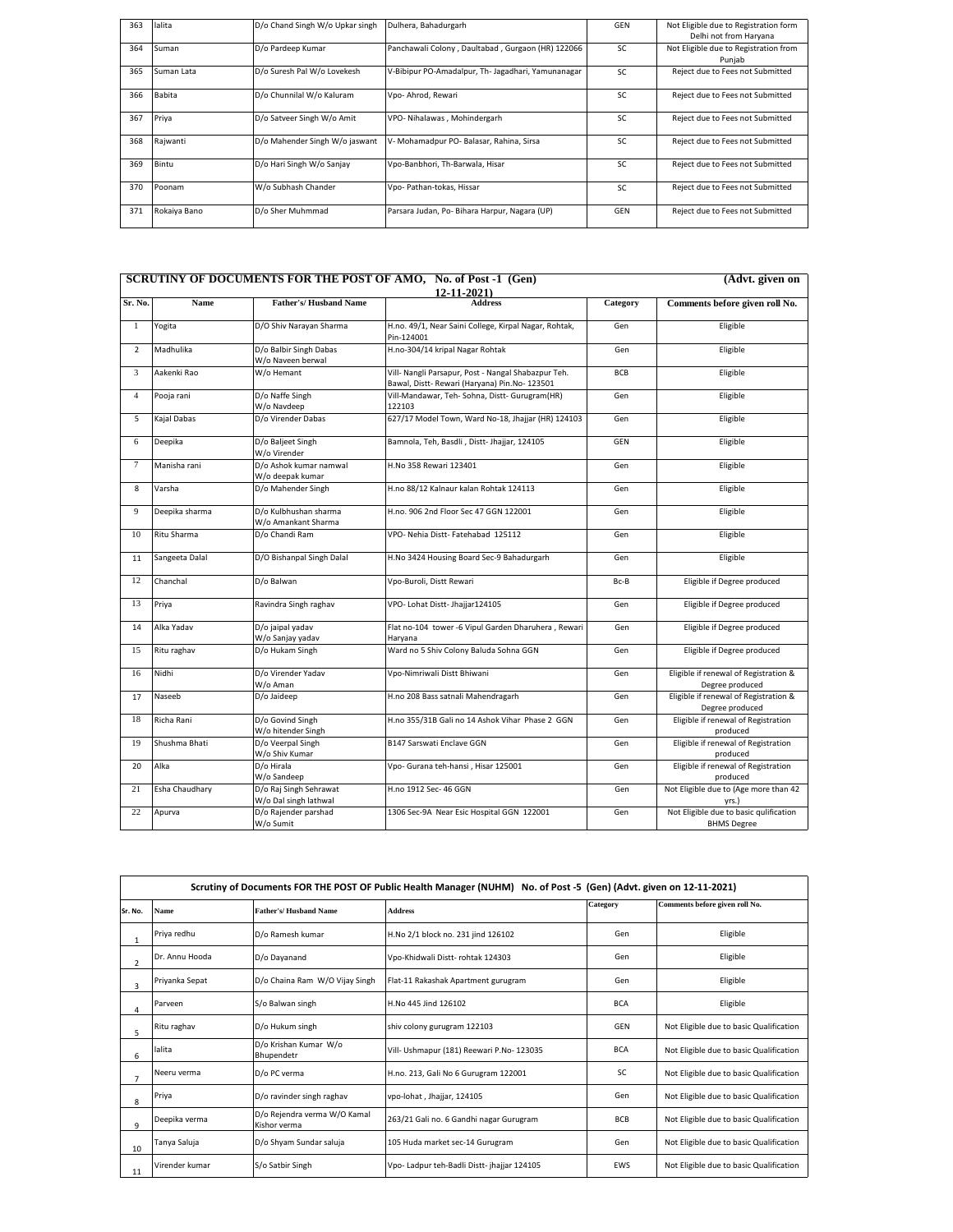|                | Scrutiny fo the Documents FOR THE POST OF Panchkarma Therapist (Female), No. of Post -1 (Advt. given on 12-11-2021) |                                        |                                                   |            |                                                           |  |  |  |
|----------------|---------------------------------------------------------------------------------------------------------------------|----------------------------------------|---------------------------------------------------|------------|-----------------------------------------------------------|--|--|--|
| Sr. NO.        | <b>Name</b>                                                                                                         | <b>Father's/Hushand Name</b>           | <b>Address</b>                                    | Category   | Comments before given roll No.                            |  |  |  |
| 1              | Manu Yadav                                                                                                          | D/o Chhote lal D/o Anil kumar<br>Yadav | H.no 476 Vill- guwani distt- mahendergarh         | <b>BCB</b> | Eligible                                                  |  |  |  |
| $\overline{2}$ | Jvoti                                                                                                               | D/o Jagpal W/o Vikesh                  | Vpo-Dubhatta Po- Moi Mojri Sonipat                | Gen        | Eligible                                                  |  |  |  |
| 3              | Savin Kumari                                                                                                        | D/o Krishan Kumar W/o Suresh<br>Kumar  | VPO- Bhainswan Khurd Tehsil- Gohana Sonipat       | <b>BCA</b> | Eligible                                                  |  |  |  |
| 4              | Ritu                                                                                                                | D/o Omparkash W/o parveen              | Ward 6 Delhi gate Jhajjar                         | <b>BCA</b> | Eligible                                                  |  |  |  |
| 5.             | Poonam kumari                                                                                                       | D/o Parkash Vir yadavW/o Anirudh       | Vpo-tumna, Kosli, Rewari                          | <b>BCB</b> | Eligible                                                  |  |  |  |
| 6              | Anjali                                                                                                              | D/o Raghbir Singh W/o Narender         | Ri 52/107 K Block Gopal Nagar Ph2 Najafgarh Delhi | Sc.        | Eligible                                                  |  |  |  |
|                | Anita Kumari                                                                                                        | D/o Raghu nath W/o Anand Kumar         | Vpo- Nimoth Distt-Rewari                          | Gen        | Eligible                                                  |  |  |  |
| 8              | Reena Kumari                                                                                                        | D/o Madan Lal W/o Anit Singh           | Vill- Mushedpur Siwari GGN                        | Gen        | Not Eligible due to No diploma of<br>Panchkarma Therapist |  |  |  |
|                | Sudesh Kumari                                                                                                       | D/o Jai Singh W/o Rakesh               | Durga Colony Narayangarh Ambala                   | Gen        | Reject due to fees not submitted                          |  |  |  |

|         | Scrutiny fo the Documents FOR THE POST OF Panchkarma Therapist (Male), No. of Post -1 (Advt. given on 12-11-2021) |                                       |                                            |            |                                                           |  |  |
|---------|-------------------------------------------------------------------------------------------------------------------|---------------------------------------|--------------------------------------------|------------|-----------------------------------------------------------|--|--|
| Sr. NO. | <b>Name</b>                                                                                                       | Father's/Husband Name                 | <b>Address</b>                             | Category   | Comments before given roll No.                            |  |  |
|         | Pankaj kumar                                                                                                      | S/o Anil Kumar                        | Village- Kaliwas Po- Garhi Hasru GGN       | Gen        | Eligible                                                  |  |  |
|         | Jaivir                                                                                                            | S/o Balbir Singh                      | Vpo- Kalwa Distt- Jind                     | Gen        | Eligible                                                  |  |  |
|         | rajesh                                                                                                            | S/o Birbal                            | H.no 274 sec-21D faridabad                 | <b>BCB</b> | Eligible                                                  |  |  |
|         | Neeraj parashar                                                                                                   | S/o Brij Mohan Parashar               | parashar gali Kurali mod, Faridabad 121101 | Gen        | Eligible                                                  |  |  |
|         | Vinay Kumar                                                                                                       | S/o Dayanand                          | Vpo- Kheri Simbalwali distt- kaithal       | Gen        | Eligible                                                  |  |  |
| 6       | Hari Parkash                                                                                                      | S/o Jagraj                            | Vill- Garhi nathekhan PO- Farukihnagar GGN | Gen        | Eligible                                                  |  |  |
|         | Sonu                                                                                                              | S/o Krishan Kumar                     | Vill-Alimuddinpur farukhnagar GGN          | Gen        | Eligible                                                  |  |  |
| 8       | Xhama                                                                                                             | S/o Mohan dutt W/o Neeraj<br>parashar | parashar gali Kurali mod, Faridabad 121101 | Gen        | Eligible                                                  |  |  |
| 9       | Vikesh                                                                                                            | S/o Rohtash                           | Vill- Dubheta PO- Moi Majri Sonipat        | Gen        | Eligible                                                  |  |  |
| 10      | Randhir                                                                                                           | S/o Sher Singh                        | Vpo-Jamal Distt- Sirsa 125110              | <b>BCA</b> | Eligible                                                  |  |  |
| 11      | Amit Kumar                                                                                                        | S/o Surajmal                          | Vpo- Kharkara The-Barwala Distt-Hisar      | SC         | Eligible                                                  |  |  |
| 12      | Anit Singh                                                                                                        | S/o ratan Singh                       | Vill- Mushedpur Siwari GGN                 | Gen        | Not Eligible due to No diploma of<br>Panchkarma Therapist |  |  |

 $\mathsf{r}$ 

 $\mathsf{r}$ 

|                      | Scrutiny of Documents FOR THE POST OF Clinical Psychologist-DEIC, No. of Post -1 (Gen) | (ADVT.                       |                                                     |          |                                         |
|----------------------|----------------------------------------------------------------------------------------|------------------------------|-----------------------------------------------------|----------|-----------------------------------------|
| Given on 12-11-2021) |                                                                                        |                              |                                                     |          |                                         |
| Sr. No.              | Name                                                                                   | <b>Father's/Husband Name</b> | <b>Address</b>                                      | Category | Comments before given roll No.          |
|                      |                                                                                        |                              |                                                     |          |                                         |
|                      | Jvoti                                                                                  | D/o Ramesh Chander Naharia   | street No-8 Kharkari Mod Friends Colony Near Police | Gen      | Not Eligible due to basic Qualification |
|                      |                                                                                        |                              | line Bhiwani 127021                                 |          |                                         |

|        | Scrutiny of Documents FOR THE POST OF District Program Coordinator-NCD, No. of Post -1 (Gen) | (ADVT.                                       |                                           |          |                                         |
|--------|----------------------------------------------------------------------------------------------|----------------------------------------------|-------------------------------------------|----------|-----------------------------------------|
| Sr. No | <b>Name</b>                                                                                  | <b>Father's/Husband Name</b>                 | <b>Address</b>                            | Category | Comments before given roll No.          |
|        | Priva Redhu                                                                                  | D/o Ramesh Kumar                             | H.No-2/1 Block o-231 Vill- lgrah, Jind    | GEN      | Eligible                                |
|        | Priyanka Sepat                                                                               | D/o Chaina Ram Sepat W/o Vijay<br>Singh      | Flat-11 Rakashak Apartment gurugram       | GEN      | Eligible                                |
| з      | Srishti                                                                                      | D/o Surinder singh                           | S-66 Uppal South end Shona Road Gurgurgam | GEN      | Not Eligible due to basic qualification |
| Δ      | Ankit                                                                                        | S/o Shamsher Singh                           | H.no-11 A Block B Sheetla Colony Gurugram | GEN      | Not Eligible due to basic qualification |
| 5      | Deepika Verma                                                                                | D/o rajender Verma W/o Kamal<br>Kishor Verma | 263/21 GaliNO-6 Gandhi Nagar Gurgaon      | GEN      | Not Eligible due to basic qualification |

| Sr. No.        | <b>Name</b>  | <b>Father's/Husband Name</b>           | <b>Address</b>                                                                                                                                   | Category | Comments before given roll No.                                                             |
|----------------|--------------|----------------------------------------|--------------------------------------------------------------------------------------------------------------------------------------------------|----------|--------------------------------------------------------------------------------------------|
| $\mathbf{1}$   | Vikas        | S/o Dayanand                           | Vpo- Kherisimbal wali. Kaithal                                                                                                                   | GEN      | Eligible                                                                                   |
| $\overline{2}$ | Vinav Kumar  | S/o Dayanand                           | Vpo- Kherisimbal wali. Kaithal                                                                                                                   | GEN      | Eligible                                                                                   |
| $\overline{3}$ | Kapil Sharma | S/o Puram Chand                        | Vill- Godikan, P.o-n Bijjuwali, Sirsa                                                                                                            | GEN      | Not Eligible<br>(No Physics, Chemistry, Biology in 12th<br>& not experience)               |
| $\overline{a}$ | Taruna       | D/o Rajender Kumar<br>W/o Ishan Chawla | 342/4 Marla Model Town GGn                                                                                                                       | GFN      | Not Eligible<br>(No Physics, Chemistry, Biology in 12th)                                   |
| 5              | Ashima       | D/o Tilakrai<br>W/o Krishan Kumar      | 504/12 Jaccubpura GGN                                                                                                                            | GEN      | Not Eligible<br>(No Physics, Chemistry, Biology in 12th)                                   |
| 6              | Vikas        | S/o Sujeet Singh                       | Bhangarh, Bhiwani                                                                                                                                | GFN      | Not Eligible<br>(No Physics, Chemistry, Biology in<br>12th/No Experience)                  |
|                | Kumari Pooja | D/o Ramesh Kumar                       | A-28, Rajendra Park, GGN                                                                                                                         | GFN      | Not Eligible due to no Experience                                                          |
| 8              | Vikas        | S/o Kuldeep Singh                      | Vpo- Kakroli sardha, Badhra, CH Dadri                                                                                                            | GEN      | Not Eligible due to No Experience                                                          |
| 9              | Shashi Bala  | D/o Chokha Ram<br>W/o Ajay Kumar       | H.no-346, Ward. No-6, Ggn                                                                                                                        | GEN      | Not Eligible<br>(No Physics, Chemistry, Biology in<br>12th/NE due to age more than 42 vrs. |
|                | NOTE:-       |                                        | Eligible Candidates are required to submit Salary Withdrawn Slip for the experience duration attached with the application form at the earliest. |          |                                                                                            |

**Sr. No. Name Father's/ Husband Name Address Category Remarks**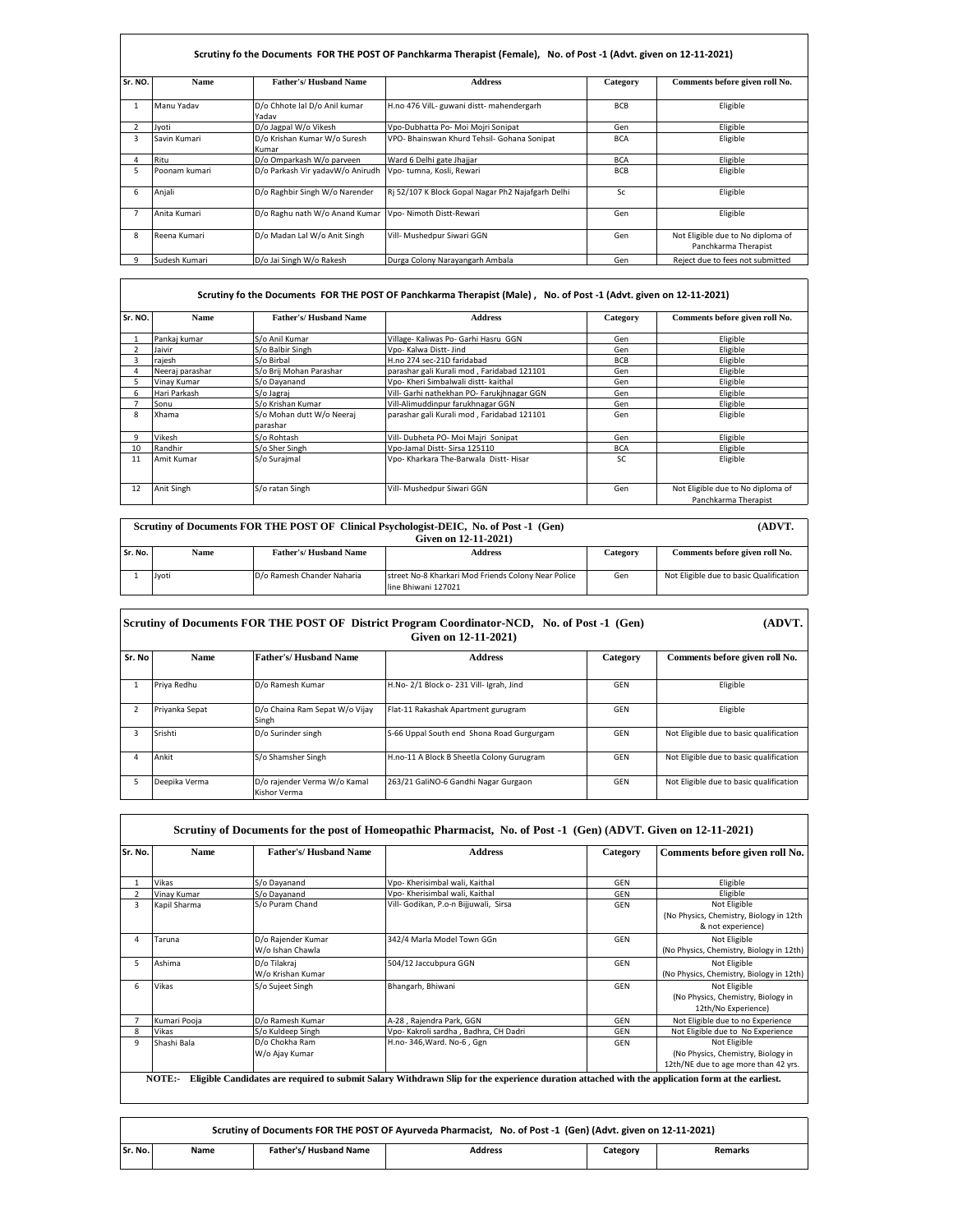|                | Manoj joshi     | S/o kanhaiva lal ioshi                 | Shiv nagar Mandoriya gate Jodhpur Rajasthan         | <b>GEN</b> | Eligible                                                 |
|----------------|-----------------|----------------------------------------|-----------------------------------------------------|------------|----------------------------------------------------------|
| $\overline{2}$ | Vikash Adiwal   | S/o Rohan Adiwal                       | Vpo-Baesola.Jind                                    | GEN        | Eligible                                                 |
| 3              | Babita          | D/o Hargyan Singh<br>W/o Manjeet Singh | vill- Silani ,Sohna,GGN                             | GEN        | Eligible                                                 |
| 4              | Sandeep Ravish  | S/o Ramphal Ravish                     | Near Shiv mandir Kichana, Kaithal                   | GEN        | Eligible                                                 |
| 5              | Ravinder        | S/o omparkash                          | Vno-Budain Tehsil-uchana Jind                       | GEN        | Eligible                                                 |
| 6              | Mohit           | S/o Ghanshvam                          | H.no 594 Ward 1. Vpo-thanderi .Hansi .Hisar         | GEN        | Eligible                                                 |
| 7              | parul           | D/o Omparkash                          | vpo-Kakrola ,Mahendergarh                           | GEN        | Eligible                                                 |
| 8              | Anita kumari    | D/o Raghunath<br>W/o anand kumar       | vpo- Nimoth Rewari haryana                          | GFN        | Eligible                                                 |
| 9              | Vikash          | S/o Kuldeep Singh                      | vpo-kakroli -sardara Tehsil- badhra distt- ch dadri | GEN        | Eligible                                                 |
| 10             | Annu            | D/o krishan kumar                      | Garhi hasru GGN                                     | GEN        | Eligible                                                 |
| 11             | Sushil kumar    | S/o Krishan kunmar                     | H.no-1076 Damoda khurd, Narwana, Jind               | GEN        | Eligible                                                 |
| 12             | Vishnu Jangid   | S/o Sanwarmal Jangid                   | Ward 3 Nani Sikar, Rajasthan                        | GEN        | Eligible                                                 |
| 13             | Sube Singh      | S/o Shiv Chand                         | Surheti Jakhal , Satnali , Mahendragarh             | GEN        | Eligible                                                 |
| 14             | Annu            | D/o Raia<br>W/o Dharmrnder Kaliraman   | Vill Dinod, Bhiwani                                 | GEN        | Eligible                                                 |
| 15             | Kapil Sharma    | S/o Puran chand                        | Po-Bijjuwali The-mandi Sirsa                        | GEN        | Not Eligible<br>(No Physics, Chemistry, Biology in 12th) |
| 16             | Subhash chander | S/o Ramkumar                           | Vpo- Beri kalan Rewari                              | <b>GEN</b> | Not Eligible<br>(No Physics, Chemistry, Biology in 12th) |
| 17             | Vikash          | S/o Suieet singh                       | vpo- Bhangarh Tehsil- Bhiwani                       | GEN        | Not Eligible<br>(No Physics, Chemistry, Biology in 12th) |
| 18             | Sandeep kumar   | S/o sudhir kumar                       | vpo- Kanharwas tehsil-Kosli rewari                  | GEN        | Not Eligible (No Physics, Chemistry,<br>Biology in 12th) |
| 19             | Suraj Prakash   | S/o Saty Narayan                       | 18h/ Sorai Chock.Palam Vihar GGN                    | GFN        | Not Eligible due to age more than 42 yrs.                |

| Sr.No          | Name            | Father's/ Husband Name                    | <b>Address</b>                                                                | Category   | Comments before given roll No. |
|----------------|-----------------|-------------------------------------------|-------------------------------------------------------------------------------|------------|--------------------------------|
| $\mathbf 1$    | Meenakshi       | D/o Padam Kumar<br>$W$ /o<br>Manish       | Mohalla Kayasth Wara, Ward No. 6 Sohna Distt-<br>Gurugram                     | GEN        | Eligible                       |
| $\overline{2}$ | Pooja           | D/o Ashok Kumar<br>$W$ /o<br>Pardeep      | Khor (32), Khor Pataudi, Giurugram Haryana Pin. No-<br>122414                 | GEN        | Eligible                       |
| 3              | Ajit Singh      | S/o Ram Kishan                            | Vill. Mohmmadbass, Teh- Ferojpur Jhirka, Distt- Nuh<br>(Mewat) HR Pin- 122108 | GEN        | Eligible                       |
| $\overline{4}$ | Suman Lata      | D/o Hukam Chand<br>$W$ /o<br>Ajit Singh   | Vpo Janaula, Teh-Farrukhnagar, Gurugram, Pin -<br>122503                      | GEN        | Eligible                       |
| 5              | Poonam          | D/o Dharm pal                             | Vill. Jauri -Khurd, P.o- Janaula, Teh- Pataudi, Distt-<br>Gurugram            | SC         | Eligible                       |
| 6              | Soniya          | D/o Omparkash<br>W/o Amit<br>Kumar        | Ward .No-8, Kaccha Babraroad Sunder Nagar<br>Jhajjar(HR) Pin.N-124103         | GEN        | Eligible                       |
| $\overline{7}$ | Pooja Rani      | D/o Devilal                               | W/o Ajay Kumar H.no-101/10 Gali No-1, Laxman Vihar phase -2<br>Gurugram       | <b>GEN</b> | Eligible                       |
| 8              | Rachana         | W/o Manoj<br>D/o Parmesh<br>Kumar         | Vpo- Gurugram, HR Pin.no-122504                                               | <b>BCA</b> | Eligible                       |
| 9              | Meenaxi Gulia   | D/o AnandPal<br>W/o Jitender<br>Singh     | Vpo- Khandewa, Distt- Gurugram, HR Pin- 122504                                | GEN        | Eligible                       |
| 10             | Sarita          | W/o Lalit<br>D/o Ramkumar<br>Yadav        | H.no-14/2 Vpo- Mohanpur, Distt- Rewari, Teh- Bawal                            | GEN        | Eligible                       |
| 11             | Shailja Kaushik | D/o Ramesh Kaushik<br>Sharma              | W/o Manish Vill-Bajghera, Post office-Palam Vihar, Gurugram<br>Pin.No-122017  | GEN        | Eligible                       |
| 12             | Bhawna          | D/o Ramchander<br>W/o Jai<br>Singh        | Vpo- Patli- Hajipur, Teh- F. Nagar, Distt- Gurugram,<br>Haryana               | SC         | Eligible                       |
| 13             | Nirmla          | D/o Rajender Singh<br>W/o Suresh<br>Kumar | H.no-723, Gaalpati, Malikpur village South West<br>Delhi.110073               | GEN        | Eligible                       |
| 14             | Narender        | S/o Shamsher Singh                        | Bhaini Jattan, teh- Bawani Khera, Distt- Bhiwani (HR)<br>127041               | GEN        | Eligible                       |
| 15             | Sapna           | D/o Pawan Kumar<br>W/o Charan<br>Singh    | 152/ Near Ram Mandir, Narehera, Gurugram(HR)<br>122503                        | SC         | Eligible                       |
| 16             | Deepa           | D/o Phool Singh<br>W/o Bijender           | H.no-115, Vpo- Girawar, Jhajjar(HR) 124103                                    | GEN        | Eligible                       |
| 17             | Anju            | D/o Ramesh<br>Wo Manjeet                  | Vpo- Pathreri, Gurugram Pin- 122413                                           | EWS        | Eligible                       |
| 18             | Manoj kumar     | S/o Babu Lal Verma                        | Vpo- Karnikot, Distt- Alwar, Rajshtahn                                        | GEN        | Eligible                       |
| 19             | Monika yadav    | D/o Subhe singh Yadas                     | Vill- Jhanjrola Khera, P.o- Sultanpur, Distt- Gurugram                        | GEN        | Eligible                       |
| 20             | Rekha           | D/o Ramniwas<br>W/o Vinit                 | H.no- 999, Basai Village, Basai road, Gurugram 122001                         | <b>GEN</b> | Eligible                       |
| 21             | Dhanpati        | D/o Mangat Ram W/o Virender               | Vpo- Balina, Teh- Sapla, Distt- Rohtak                                        | SC         | Eligible                       |
| 22             | Jyoti yadav     | D/o Chanderpal w/o Naveen<br>Kumar        | Vpo- Bolni, distt- Rewari                                                     | GEN        | Eligible                       |
| 23             | Neelam Kumari   | D/o Rampal W/o Sumit                      | Vpo- sanjarwas, sawadan Pana, Destt- Charkhi Dadri                            | SC         | Eligible                       |
| 24             | Sonia           | D/o Rajender Singh W/o Neeraj             | H.no- 147, Baba Hardeva Colony, Hadily Mandi Distt-<br>Gurgaon                | <b>BCA</b> | Eligible                       |
| 25             | Karamvir Singh  | S/o Munnin lal                            | Vpo- Juddi, teh- Kosli Distt- Rewari                                          | SC         | Eligible                       |
| 26             | Manish kumar    | S/o Sheotaj Singh                         | Vpo- Juddi, teh- Kosli Distt- Rewari                                          | SC         | Eligible                       |
| 27             | Nisha           | D/o Dharampal                             | Hno-B228 sarwati Enclave Colony, Near Sec 10 A ggn                            | GEN        | Eligible                       |
| 28             | Rabina kumari   | D/o Ramnaryan<br>W/o Praveen<br>Kumar     | Vill- Tikla, Teh- Bawal, Distt- Rewari                                        | GEN        | Eligible                       |
| 29             | Parveen Kumar   | D/o Shdha Ram                             | Vill- Kheri Sanwal, p.o- Dhani Phogat, Teh- charkhi<br>dadri                  | GEN        | Eligible                       |
| 30             | Madhu Bala      | D/o Jagdish Kumar W/o Amit<br>kumar       | S.no-13, Baldev Nagar, Gurugram                                               | GEN        | Eligible                       |
| 31             | Monti           | D/o Padam singh w/o Pansingh              | Vill- Khawaspur, P.o- jamalpur, Teh- farrukhnagar,<br>Gurugram                | GEN        | Eligible                       |
| 32             | Kavita          | D/o Balraj W/o Sunil                      | VPO- Ajaib, Meham, Rohtak                                                     | GEN        | Eligible                       |
| 33             | Bhoopchand      | S/o Hariram                               | V-Ghangoli, PO-Indri, Nuh                                                     | EWS        | Eligible                       |
| 34             | Ekta            | D/o Ranvir Singh                          | V-Dehlaka PO-Jaindapur, Palwal                                                | GEN        | Eligible                       |
| 35             | Dhanveshri      | D/o Ved parkash                           | Lohat, Dever Khana, Jhajjar                                                   | GEN        | Eligible                       |
| 36             | Preeti          | D/o Surender W/o Rinku                    | V-Kasni, Jhajjar                                                              | GEN        | Eligible                       |
| 37             | Urvashi         | D/o Gyanchand                             | Ward 4, Haily Mandi, Pataudi, GGN                                             | GEN        | Eligible                       |
| 38             | Jyoti           | D/o Shamsher Singh W/o pawan<br>Kumar     | Vpo-Badli, Jhajjar                                                            | GEN        | Eligible                       |
| 39             | Rinki Devi      | D/o Manmohan W/o Ankit Dahiya             | 429/9 Jasbir Colony Rohtak                                                    | GEN        | Eligible                       |
| 40             | Rekha Rani      | D/o Maha singh W/o Manjeet<br>kumar       | VPO-Jahangirpur, Badli, JJR                                                   | GEN        | Eligible                       |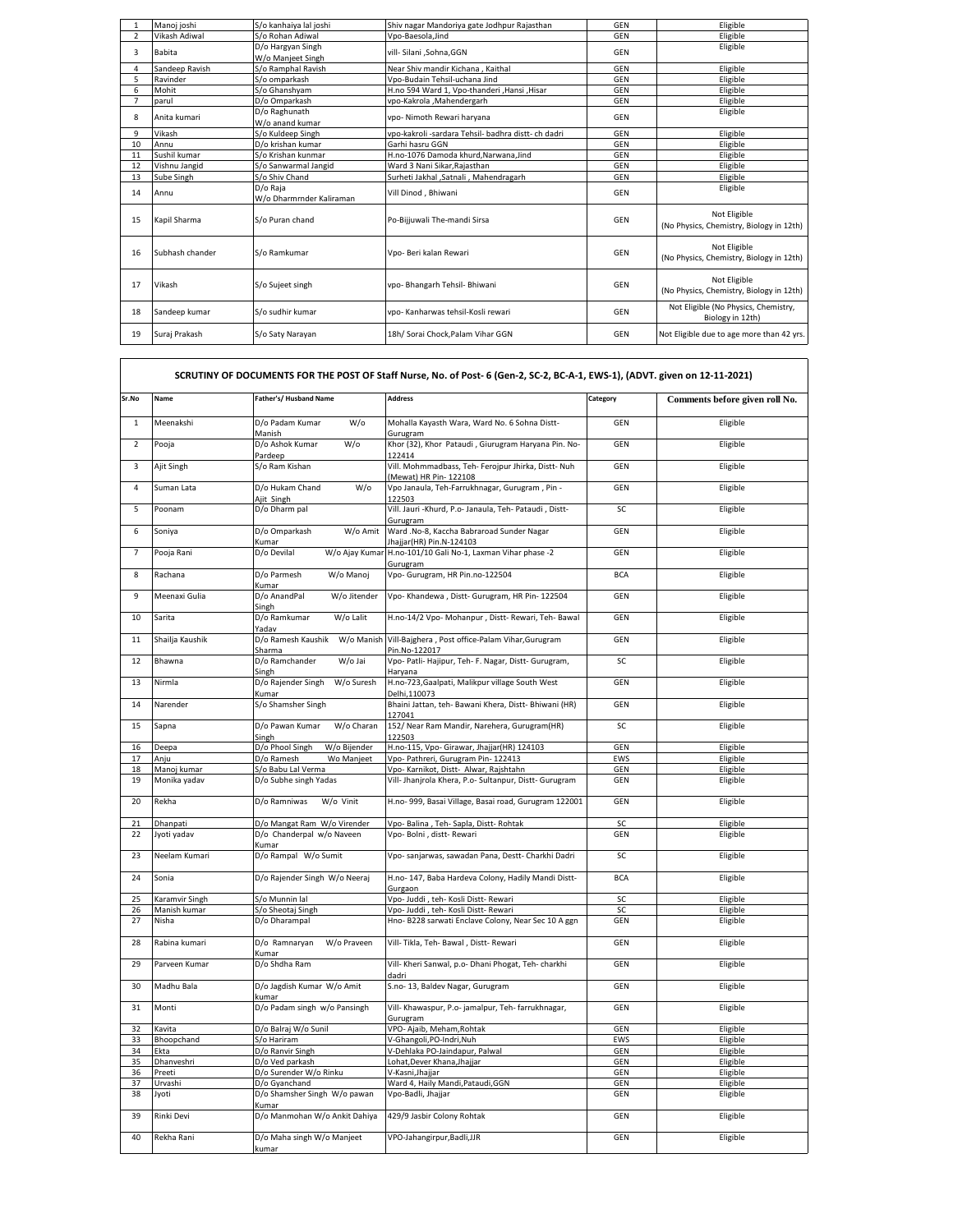| 41         | Garima Yadav                   | D/o Ravidutt Yadav                                                       | Near Shiv shakti School parvatiya colony Faridabad                                              | GEN                      | Eligible             |
|------------|--------------------------------|--------------------------------------------------------------------------|-------------------------------------------------------------------------------------------------|--------------------------|----------------------|
| 42         | Rekha Rani                     | D/o Satyawan Singh W/o Anish<br>kumar                                    | Ashok Vihar, Ph-4, New Delhi                                                                    | <b>GEN</b>               | Eligible             |
| 43<br>44   | Aman Kumar<br>Suman            | S/o Rajender Kumar<br>D/o Satpal Singh W/o Naresh<br>Kumar               | Jatusana, Rewari<br>Vpo-Kharkari Sohan, Tosham, Bhiwani                                         | SC<br><b>BCA</b>         | Eligible<br>Eligible |
| 45         | Vandana Dahiya                 | D/o Satnarain                                                            | Shyam Vihar, Ph-2, Gopal Nagar, Najafgarh, South west                                           | <b>GEN</b>               | Eligible             |
| 46         | Sunita                         | D/o Satyanarayan                                                         | Delhi 11043<br>Sarvodya Hospital and research center, Faridabad sec-                            | <b>GEN</b>               | Eligible             |
| 47         | Mamta Devi                     | D/o Ramher Singh W/o Rakesh                                              | Indira Colony, Jaisinghpura, assandh, Karnal                                                    | <b>BCA</b>               | Eligible             |
| 48         | Usha rani                      | D/o Tekchand W/o Ratiram Kaushik                                         | Junehera, PO-Kurali, Distt-Faridabad                                                            | <b>GEN</b>               | Eligible             |
| 49<br>50   | Mamta Sharma<br>Kavita Devi    | D/o Lal Chand W/o Durgesh<br>D/o Ramkanwar W/o Jaideep                   | V-Kashipur PO-Palwal , Palwal<br>VPO-Ladain Th-Matanhail, JJR 124146                            | GEN<br><b>GEN</b>        | Eligible<br>Eligible |
| 51         | Poonam Bai                     | D/o Ramkumar W/o Surender                                                | Mehra, Ch.Dadri 127026                                                                          | SC                       | Eligible             |
| 52<br>53   | Sachin<br>Meenakshi            | S/o Naresh Raghav<br>D/o Jogender singh W/o rahul                        | V-Hilalpur PO-Bhiroati, NUH<br>Sec-49,B Block/Sainik Colony,Faridabad                           | GEN<br><b>GEN</b>        | Eligible<br>Eligible |
| 54         | Usha                           | Jaglan<br>D/o Ramnath W/o Parveen Kumar                                  | Vpo-Nakhrola, Manesar, GGN                                                                      | <b>BCA</b>               | Eligible             |
| 55<br>56   | Rekha Rani<br>Jony Choudhary   | D/o Partap Singh<br>D/o Shri Singh Choudhary W/o                         | sanjay Gram Near old delhi road GGN<br>Vpo-Khandewla Th-Farukhngar , GGN                        | GEN<br>GEN               | Eligible<br>Eligible |
|            |                                | Rahul Singh                                                              |                                                                                                 |                          |                      |
| 57         | Manisha                        | D/o manpal Singh W/o pawan<br>kumar                                      | Vpo-Chandu Budhera GGN                                                                          | <b>BCA</b>               | Eligible             |
| 58<br>59   | Krishna Kumari<br>Kavita Kumar | D/o Mukesh Singh W/o balram                                              | V-Haqdarpur PO- Sherpur, Pataudi, GGN<br>H.no 301, Basai GGN                                    | <b>BCA</b><br><b>GEN</b> | Eligible<br>Eligible |
|            |                                | D/o Ratiram W/o Deepak Kataria                                           |                                                                                                 |                          |                      |
| 60<br>61   | Nisha Rani<br>Shikha           | D/o Pratap Singh W/o Umesh<br>D/o Surinder Singh W/o Anil Kumar          | Pathreri Th-Manesar, GGN<br>Block D, Rajender Park, Sec-105,GGN                                 | GEN<br>GEN               | Eligible<br>Eligible |
| 62<br>63   | Sonia<br>Pushpa Devi           | D/o Rattan Lal<br>D/o Patram Singh W/o Vikash                            | Meoka, Wazirpur, GGN<br>Chhara Th-bahadurgarh, JJR                                              | SC<br>EWS                | Eligible<br>Eligible |
| 64         | Sonika                         | D/o Mahabir W/o Raju                                                     | Bilawal, Po-Atela, Ch.Dadri                                                                     | SC                       | Eligible             |
| 65         | Sangeeta Kumari                | D/o Vijender singh W/o Rajesh<br>Kumar                                   | ward no-12, Bawal, Rewari                                                                       | GEN                      | Eligible             |
| 66         | Nisha                          | D/o Mahender                                                             | Dharwanbass, PO-Devrala, Bhiwani                                                                | SC                       | Eligible             |
| 67         | Jyoti                          | D/o Omparkash W/o Rohit                                                  | V-panchi Jattan, Sonipat                                                                        | GEN<br>BCB               | Eligible             |
| 68<br>69   | Kajal<br>Anju Yadav            | D/o Rajesh W/o Vikash<br>D/o Rajpal yadav W/o Vishal                     | Huda Plot,sec-56,GGN<br>Jamalpur, Th-Farrukhnagar, GGN                                          | BCB                      | Eligible<br>Eligible |
| 70         | Reetu                          | D/o Rajeram W/o rahul                                                    | Baslambi, Th-Manesar, GGN                                                                       | GEN                      | Eligible             |
| 71         | Bhateri Devi                   | D/o Hoshiar Singh W/o Ravinder<br>kumar                                  | Bilaspur khurd, Th-Manesar, GGN                                                                 | <b>GEN</b>               | Eligible             |
| 72         | Varsha Devi                    | D/o Virender Singh W/o pawan                                             | Tajnagar, Th-Farrukhnagar, GGN                                                                  | GEN                      | Eligible             |
| 73         | Priya                          | Yadav<br>D/o Hari Singh W/o Kartik Bhandari                              | Rattan Vihar, Rajendra Park, GGN                                                                | SC                       | Eligible             |
| 74         | Sonal                          | D/o Hari Singh W/o Dinesh kumar                                          | Khanpur, pataudi, GGN                                                                           | SC                       | Eligible             |
| 75<br>76   | Deepika<br>Usha Devi           | D/o Dinesh Yadav<br>D/o Lilu ram W/o Bijender Singh                      | H.no-375, Dhani Shauker ki, Po-Bhora Kalan GGN<br>Sadhrana Near Ambedkar Bhawan Garhi Hasru GGN | GEN<br>SC                | Eligible<br>Eligible |
|            |                                |                                                                          |                                                                                                 |                          |                      |
|            |                                |                                                                          |                                                                                                 |                          |                      |
| 77<br>78   | Anju sharma<br>Neetu           | D/o Amrish W/o Anil<br>D/o Satbeer W/o Manjeet Kumar                     | Sancholi, Sohna, GGN<br>Jatshahpur, Po-Inchhapuri, Pataudi, GGN                                 | GEN<br><b>GEN</b>        | Eligible<br>Eligible |
| 79         | Monika                         | D/o Shripal W/o Gourav Yadav                                             | Janaula, pataudi, GGN                                                                           | BCB                      | Eligible             |
| 80<br>81   | Rinku<br>Vaishali Yadav        | D/o Raj Singh W/o Joginder<br>D/o Rajender Kumar W/lo Vikash<br>Yadav    | V-Sekhupur Majri, PO-Siwari, Farrukhnagar, GGN<br>Sec-52, Wazirabad, GGN                        | GEN<br>BCB               | Eligible<br>Eligible |
| 82         | Shubha Yadav                   | D/o Pradeep singh W/o Samsher<br>Yadav                                   | H.no-111, Street-2, Naharpur Kasan, GGN                                                         | <b>GEN</b>               | Eligible             |
| 83         | Manisha Kumari                 | D/o Sohan Lal, W/o Harish                                                | Ward 11, Haily Mandi, Jatauli, GGN                                                              | SC                       | Eligible             |
| 84         | Shweta Kumari                  | D/o Yudhvir W/o Jitender                                                 | Daultabad Po-Nanukalan, Pataudi, GGN                                                            | GEN                      | Eligible             |
| 85         | Neeta Kumari                   | D/o Lal Singh W/o Rupesh Yadav                                           | Janaula, pataudi, GGN                                                                           | GEN                      | Eligible             |
| 86<br>87   | Pooja Yadav<br>Manjeet         | D/o Satanarayan W/o Ajay<br>D/o Sukhbir W/o Pardeep Kataria              | V-Shekhupur Majri PO- Siwari, Farrukhnagr, GGN<br>Amar Colony, Gali 1, GGN                      | GEN<br>GEN               | Eligible<br>Eligible |
| 88<br>89   | Sarin<br>Manju Devi            | D/o Hakam Deen<br>D/o Bhim Singh W/o Anil Kumar                          | Bhondsi, TH-Sohna, GGN<br>Flat Co1-104, Royal Parc Green Sare Homes, Sec-                       | <b>BCA</b><br>GEN        | Eligible<br>Eligible |
| 90         | Priya Sharma                   | D/o M.L Sharma, W/o parvesh                                              | 92.GGN<br>Gali 1, Vishnu Garden, GGN                                                            | GEN                      | Eligible             |
|            |                                | Sharma                                                                   |                                                                                                 |                          |                      |
| 91<br>92   | Rajwala<br>Annu                | D/o Santvir W/o Harikishan<br>D/o Singhram W/o Pushpender                | H,no 435/23, Heera Nagar GGN<br>V-Alipur, PO-Ghamroj, Sohna, GGN                                | SC<br>GEN                | Eligible<br>Eligible |
| 93         | Reena                          | D/o Sohan Lal, W/o Bir Singh                                             | Dhab Dhani, Bhiwani                                                                             | <b>BCA</b>               | Eligible             |
| 94         | Anjali Rani                    | D/o RD Tomar W/o Sandeep Kumar                                           | Malikpur, Th-beri, Jhajjar                                                                      | GEN                      | Eligible             |
| 95         | Satender kumar                 | S/o Sumer singh                                                          | Kamran, Palwal                                                                                  | GEN                      | Eligible             |
| 96         | Sweety                         | D/o Narendra W/o pankaj                                                  | V- Dhamkora, Po-parvezpur, Loharu, Bhiwani                                                      | GEN                      | Eligible             |
| 97         | Seema Rani                     | D/o Ved Prakash W/o Sandeep<br>Kumar                                     | Bharon Bhaini, Meham, Rohtak                                                                    | GEN                      | Eligible             |
| 98         | Rahul                          | S/o Ramesh Chand                                                         | Ghasera, Th-Nuh                                                                                 | SC                       | Eligible             |
| 99         | Jyoti                          | D/o Mahabir Singh W/o Jitender<br>Singh                                  | Ward No 34 Sheetal Nagar, Rohatk                                                                | GEN                      | Eligible             |
| 100        | Suman Rani                     | D/o Ishwar Singh w/o Shailender                                          | V-Baddo PO- Behbalpur, Hissar                                                                   | <b>BCA</b>               | Eligible             |
| 101        | Pinky                          | D/o Jagmal W/o Sanjay Yadav                                              | ladhuwas Ahir, Saharanwas, Rewari                                                               | BCB                      | Eligible             |
| 102<br>103 | Ankita<br>Amrita Devi          | D/o pardeep kumar W/o Kuldeep<br>Singh<br>D/o Karan Singh W/o Amit Kumar | Dadhi Bana Po- Adampur Dadhi, Ch.Dadri<br>VPO- Charkhi, Ch, DADRi                               | GEN<br>GEN               | Eligible<br>Eligible |
| 104        | Suman                          | D/o Radheshyam W/o Hemkishor                                             | Gothra Tappu, dahina, Rewari                                                                    | GEN                      | Eligible             |
| 105        | Reena Devi                     | D/o Rajbir Singh W/o Amit                                                | Mitathal, Bhiwani                                                                               | GEN                      | Eligible             |
| 106<br>107 | Renu Kumari<br>Switi Kumari    | D/o Karan Singh W/o Vikash<br>D/o Bhim Singh W/o Monu                    | Kirti Nagar, Bhiwani<br>Kasni, Jhajjar                                                          | GEN<br>GEN               | Eligible<br>Eligible |
| 108<br>109 | Sombir<br>Asha                 | S/o Dharamvir Singh<br>D/o Satvir Singh W/o Hukam Chand                  | Chandol PO- Dhakla, Jhajjar<br>Mundahera, Th-salhawas, JJR                                      | SC<br>SC                 | Eligible<br>Eligible |
| 110        | Reena bai                      | D/o Rampat W/o Sanjay Kumar                                              | Kural, Th-Loharu, Bhiwani                                                                       | GEN                      | Eligible             |
| 111<br>112 | Nisha Rani<br>Poonam Kumari    | D/o Shri Bhagwan<br>D/o Ajit Singh W/o Mohit Kumar                       | VPO-Baniyani, Teh-Kalanaur, Rohtak<br>Vpo-Sarupgarh, CH.Dadri                                   | GEN<br>GEN               | Eligible<br>Eligible |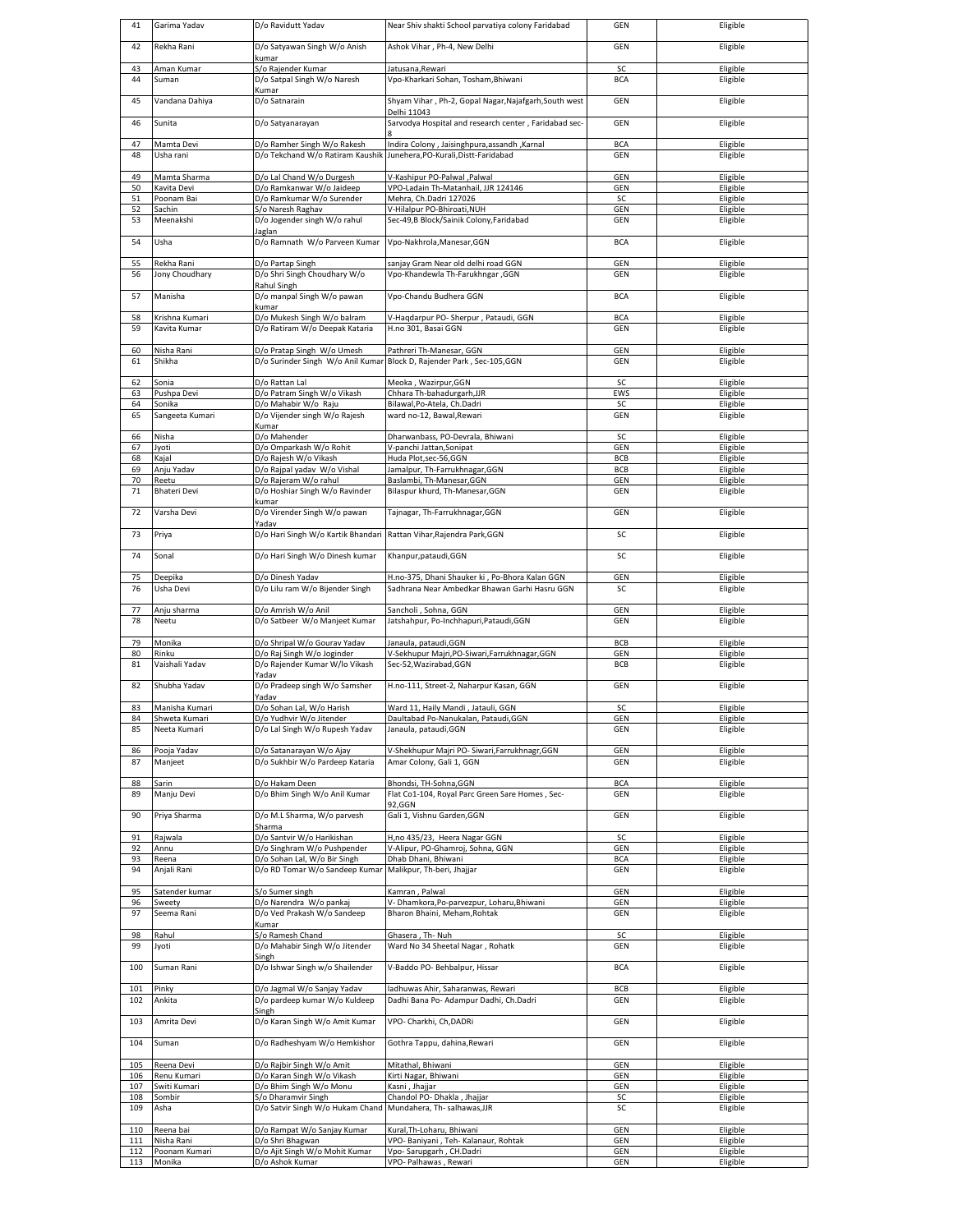| 114        | Reetu Yadav                   | D/o Sarjeet Yadav W/o Krishan                                 | Hindol, Ch-dadri                                                             | GEN                      | Eligible                                              |
|------------|-------------------------------|---------------------------------------------------------------|------------------------------------------------------------------------------|--------------------------|-------------------------------------------------------|
| 115        | Privanka                      | Yadav<br>D/o Rajbir                                           | VPO- Asaudha Todran, Bahadurgarh, JJR                                        | GEN                      | Eligible                                              |
| 116        | Nisha Yadav                   | D/o Jiyaram                                                   | Punsika, Rewari                                                              | <b>BCB</b>               | Eligible                                              |
| 117        | Seema                         | D/o Kamal Singh W/o Narender                                  | VPO-Machhrauli, JJR                                                          | GEN                      | Eligible                                              |
| 118        | Dimpal                        | D/o Jaivir W/o Ramesh                                         | Vpo- Adampur dadhi, Th-Ch. Dadri                                             | GEN                      | Eligible                                              |
| 119<br>120 | Pooja<br>Savita               | D/o Shishu pal<br>D/o Balwan W/o Vikas                        | Ward 9, Saharanwas, rewari<br>Vpo-Matanhail, Jhajjar                         | SC<br>GEN                | Eligible<br>Eligible                                  |
| 121        | Sonam                         | D/o Inderjit W/o Vikas                                        | Vpo-Sai, Distt-Bhiwani                                                       | GEN                      | Eligible                                              |
| 122        | Priya                         | D/o Sudesh Kumar, W/o Naveen                                  | Vpo- Kachrauli, JJR                                                          | GEN                      | Eligible                                              |
| 123        | Virender Chandela             | kumar<br>S/o jai singh                                        | V- Dhani Sadha, Th- Nangal Choudhry, Mohindergarh                            | <b>GEN</b>               | Eligible                                              |
| 124<br>125 | Krishma Sharma<br>Kashma Devi | D/o Ramotar W/o Lalit Kumar<br>D/o Chaman lal                 | Pana-mara, Gochhi, JJR<br>VPO-Marhi Th-sarkaghat, Distt- Mandi, Himachal     | <b>GEN</b><br>GEN        | Eligible<br>Eligible                                  |
| 126        | Nitasha Dogra                 | D/o karam Chand                                               | pardesh<br>Vpo- Upper Behli, The-S-Nagar, Mandi, Himachal                    | SC                       | Eligible                                              |
| 127        | Suman Kumari                  | D/o Ranjeet Singh W/o Sunder                                  | pardesh<br>Ratan Pura, Badhra, CH-Dadri                                      | <b>GEN</b>               | Eligible                                              |
| 128        | Sunita                        | Singh<br>D/o Sher Singh W/o Satish Kumar                      | V-Basai, GGN                                                                 | GEN                      | Eligible                                              |
| 129        | Pooja                         | D/o Sarjan Sahu                                               | <b>Bhimgarh Kheri</b> , GGN                                                  | GEN                      | Eligible                                              |
| 130        | Parveen Munal                 | D/o Ajit Singh Munal                                          | ashok vihar, ph 3, Near Cambridge School, GGN                                | SC                       | Eligible                                              |
| 131<br>132 | Jyoti<br>Rakesh Kumar         | D/o Jaibhagwan<br>S/o Piyare lal                              | Gali 8, Rajiv Nagar GGN<br>Ward 4, Jogiwara Mohalla, pataudi, GGN            | GEN<br><b>BCA</b>        | Eligible<br>Eligible                                  |
| 133        | Sunita                        | D/o Kartar Singh, W/o Parveen<br>Kumar                        | Rajiv Nagar, New Mata Road, GGN                                              | SC                       | Eligible                                              |
| 134        | Jyoti                         | W/o Naresh Kumar                                              | Shri Ram Enclave, Maruti Kunj, GGN                                           | GEN                      | Eligible                                              |
| 135        | Nisha                         | D/o Umed Singh W/o Ankit Singh                                | Friends Colony, sohna, GGN                                                   | <b>GEN</b>               | Eligible                                              |
| 136<br>137 | Preeti<br>Supriya             | D/o Omprakash W/o Ashok<br>D/o Rohitash Pundhir W/o Manoj     | Daultabad, Farrukhnagar, GGN, 122006<br>Sec-88, Block A, Sheetla Colony, GGN | <b>GEN</b><br><b>GEN</b> | Eligible<br>Eligible                                  |
|            |                               | Kumar                                                         |                                                                              |                          |                                                       |
| 138        | Sahjo Bai                     | D/o Ram Kumar W/o pawan                                       | Vishnu Garden, Rajendra park, GGN                                            | <b>BCA</b>               | Eligible                                              |
| 139<br>140 | Kunal Rathi<br>Kritika        | D/o Sudhir Rathi<br>D/o Ajit Singh                            | Rathiwas PO-Sidhrawali, Manesar, GGN<br>Jharsa, GGN, Behind Govt School      | <b>GEN</b><br>GEN        | Eligible<br>Eligible                                  |
| 141        | Sarita Chauhan                | D/o Shiv Kumar Chauhan W/o                                    | Delhi Alwar Road Sohna, Near Bypass, GGN                                     | SBC                      | Eligible                                              |
|            |                               | Triyugi Nath Chauhan                                          |                                                                              |                          |                                                       |
| 142<br>143 | Yogesh Kumar<br>Neetu rawat   | S/o Dhanraj Jangra<br>D/o Ravendra Kumar W/o Gaurav           | Gali 8, Rajiv Nagar GGN<br>VPO- Budhera, GGN, 122505                         | <b>BCA</b><br><b>GEN</b> | Eligible<br>Eligible                                  |
| 144        | Bharti Rohilla                | D/o Anil Rohilla                                              | Patli, Farrukhnagar, GGN                                                     | <b>BCA</b>               | Eligible                                              |
| 145<br>146 | Pinki<br>Pramila Yadav        | D/o Rampal W/o parvinder<br>D/o Sankar Yadav W/o Dinesh       | Chand Nagar, Farrukhnagar, GGN<br>H.no 4138/31, Rajendrapark, GGN            | SC<br><b>GEN</b>         | Eligible<br>Eligible                                  |
| 147        | Lakki Rani                    | Kumar Yadav<br>D/o Jagram Chauhan, W/o Sanjeev                | Daultabad Colony, GGN                                                        | SC                       | Eligible                                              |
|            |                               | Kumar                                                         |                                                                              |                          |                                                       |
| 148<br>149 | Sangeeta<br>Komal             | D/o Balbir Singh W/o Manjeet<br>D/o Dalip Singh W/o Manjeet   | Rathiwas PO-Sidhrawali, Manesar, GGN<br>VPO- Gudhana ,Pataudi, GGN           | <b>GEN</b><br><b>GEN</b> | Eligible<br>Eligible                                  |
| 150        | Kavita Rani                   | D/o Balbir Singh                                              | Sec-10, H.no 708, GGN                                                        | GEN                      | Eligible                                              |
| 151        | Poonam Bai                    | D/o Bhim singh, W/o Naveen                                    | V-Lokri, Po- Lokra, Pataudi, GGN                                             | <b>GEN</b>               | Eligible                                              |
| 152        | Manjeet                       | Kumar<br>D/o Mahabeer Parsad W/o                              | Gali 7, Patel Nagar, GGN                                                     | SC                       | Eligible                                              |
| 153        | Mamta Rani                    | Ravinder Kumar<br>D/o Dayanand W/o Mohit Siwach               | H.no 883, Ground Floor, Sec 9 A, GGN                                         | <b>GEN</b>               | Eligible                                              |
| 154        | Mithlesh                      | W/o Laxmi Narayan                                             | V-Tajnagar, PO- Patli, GGN                                                   | <b>BCA</b>               | Eligible                                              |
| 155<br>156 | Ekta<br>Shashi Bala           | D/o Rattan Singh W/o Ravinder<br>D/o Amar Singh W/o Tej Singh | Daultabad Po-Nanukalan, Pataudi, GGN<br>VPO-Bolni, Rewari                    | GEN<br>BCB               | Eligible<br>Eligible if Category certificate produced |
| 157        | priyanka                      | D/o Subhash Chand W/o Hari Lal                                | Dhawana, Rewari                                                              | BCB                      | Eligible if Category certificate produced             |
| 158        | Pooja Kumari                  | D/o Bastiram W/o Chander Shekhar                              | VPO-Nihalawas, Mahendragarh                                                  | BCB                      | Eligible if Category certificate produced             |
| 159        | Seema Choudhary               | D/o paltu Ram Jat W/o Raju Ladan                              | V-Kalarpuri, Th-tauru, Mewat                                                 | SBC                      | Eligible if Category certificate produced             |
| 160        | Divya Mann                    | D/o Ajay Singh Mann W/o Tinku                                 | VPO-Giwana, Th-Gohana, Sonipat                                               | GEN                      | Not Eligible due to HNRC Not available                |
| 161        | Anand                         | S/o Ramsingh                                                  | Vpo-Alwar, Alwar, Rajasthan                                                  | SC                       | Not Eligible due to HNRC Not available                |
| 162        | Pratibha Devi                 | D/o Harish Chandra W/o Chand                                  | V-Jahadpur, Jhajjar                                                          | GEN                      | Not Eligible due to HNRC Not available                |
| 163        | Renu Bala                     | D/o Hari Nand W/o Anil Kumar                                  | Saraswati Enclave Kadipur chowk, Near sec 10A, GGN                           | GEN                      | Not Eligible due to HNRC Not available                |
| 164        | Shashi Tanwar                 | D/o Baljeet Singh Tanwar                                      | H.no-652, Kanhai, Sec-45, GGN                                                | SC                       | Not Eligible due to HNRC Not available                |
| 165        | Nikita                        | D/o Mukesh Kumar                                              | Near Ramlila Ground, Defence Colony, Jhajjar                                 | SC                       | Not Eligible due to HNRC Not available                |
| 166        | Chanchal                      | D/o Sheesh Pal Singh W/o Mohit                                | Devat Colony , khera devat, GGN                                              | GEN                      | Not Eligible due to HNRC Not available                |
| 167        |                               |                                                               |                                                                              |                          |                                                       |
|            | Manita                        | D/o Bijender W/o Vijay Kumar                                  | VPO-Daultabad GGN                                                            | GEN                      | Not Eligible due to HNRC Not available                |
| 168        | Ranjana                       | D/o Rambilas                                                  | Gali 2, Manohar Nagar , GGN                                                  | BC                       | Not Eligible due to HNRC Not available                |
| 169        | Mannu                         | D/o Krishan Kumar                                             | Garhi Hasru, GGN                                                             | <b>BCA</b>               | Not Eligible due to HNRC Not available                |
| 170        | Ajay Kumar                    | S/o Rajender Kumar                                            | Jatusana, Rewari                                                             | SC                       | Not Eligible due to HNRC Not available                |
| 171        | Anju Panchal                  | D/o Yashpal Singh                                             | Vijay Nagar, 24 Feet Road, Ballabhgarh, Faridabad                            | <b>BCA</b>               | Not Eligible due to HNRC Not available                |
| 172        | Pawan Kumar                   | S/o BabuLal                                                   | Doomroli, Th-Neemrana, Alwar, Rajasthan                                      | GEN                      | Not Eligible due to HNRC Not available                |
| 173        | Deepak Kumar                  | S/o Pooran Chand                                              | Goondpur PO-KhanpurJat, Alwar                                                | SC                       | Not Eligible due to HNRC Not available                |
| 174        | Vinod                         | S/o Hariram                                                   | Surhera, New Delhi                                                           | SC                       | Not Eligible due to HNRC Not available                |
| 175        | Aman Kaushik                  | S/o Naresh Kaushik                                            | Nai Basti, Near Delhi Hospital, Narela, delhi                                | GEN                      | Not Eligible due to HNRC Not available                |
| 176        | Monika                        | D/o Gurudutt W/o Rakesh Kumar                                 | V-Majri, PO- Gubhana, JJR                                                    | GEN                      | Not Eligible due to HNRC Not available                |
| 177        | Rohini Ram                    | D/o Tulsi Ram                                                 | Block 22, TrilockPuri, East Delhi,                                           | GEN                      | Not Eligible due to HNRC Not available                |
| 178        | Rajni                         | D/o Jaibhagwan                                                | V-para Po-Baghanki, Tauru, Ditt-Mewat                                        | SC                       | Not Eligible due to HNRC Not available                |